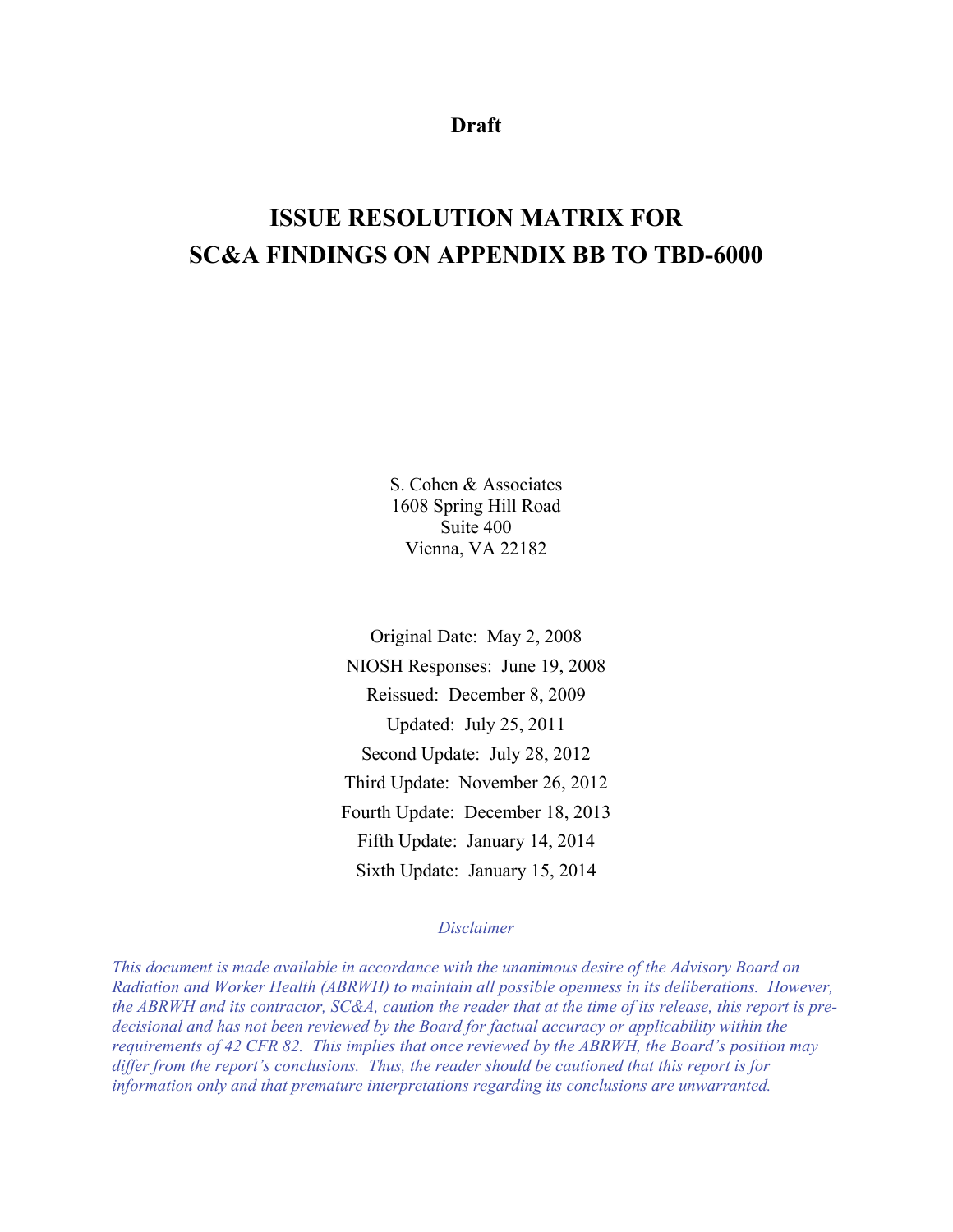# **INTRODUCTION**

The present document presents an update of the issues arising from the SC&A review of Appendix BB to "Site Profiles for Atomic Weapons Employers that Worked Uranium and Thorium Metals" (Allen and Glover 2007). It is current as of the last NIOSH report issued December 10, 2013. A separate issues matrix pertaining to SC&A findings on the General Steel Industries (GSI) Special Exposure Cohort (SEC) petition and the corresponding National Institute for Occupational Safety and Health (NIOSH) evaluation report (ER) was last updated on December 5, 2012. Although the two SC&A reports that form the bases of these matrices have different objectives, there is considerable overlap between the two sets of issues and hence the two matrices.

# **Time Line of Appendix BB Issues Matrix**

- June 25, 2007: NIOSH issued Appendix BB to "Site Profiles for Atomic Weapons" Employers that Worked Uranium and Thorium Metals" (Allen and Glover 2007).
- March 17, 2008:  $SC&A(2008)$  issued a review of Appendix BB. Errata sheets correcting two tables in the report were sent out on March 20, and a revised version that complied with the Privacy Act was released on April 21.
- May 2, 2008: SC&A distributed the "Issue Resolution Matrix for SC&A Findings on Appendix BB" which listed 13 issues. These issues were taken from the list of 13 findings<sup>1</sup> presented in the executive summary of our review of Appendix BB (SC&A 2008).
- June 19, 2008: NIOSH responded to the 13 issues, inserting its responses in the boxes labeled "NIOSH Response."
- December 16, 2009: The ABRWH Work Group on TBD  $6000/6001^2$  met in Hebron, Kentucky, and recommended action items to NIOSH regarding the Appendix BB issues.
- April 24, 2010: Paul Ziemer, Chair of ABRWH Work Group on TBD-6000, issued a memo summarizing the action items from the December 16, 2009, work group meeting (ABRWH 2010). We have summarized each action item pertaining to Appendix BB in the box labeled "Board Action."
- October 08, 2010: Allen (2010) prepared the "Path Forward for GSI Appendix and ER Review" in which he presented the proposed NIOSH responses to several of the Appendix BB issues. We have summarized these responses in boxes labeled "Path Forward" in the appropriate locations in the matrix.
- October 12, 2010: The Work Group on TBD-6000 met in Hebron, Kentucky. The work group asked SC&A to update both the Appendix BB and the GSI SEC issues

 $\overline{a}$ 

 $<sup>1</sup>$  The "findings" in the earlier report are presented as "issues" in the present document.</sup>

 $2$  In March 2010, this work group was divided into two separate work groups—Advisory Board Work Group on TBD 6000 and Advisory Board Work Group on TBD 6001.

 NOTICE: All Privacy Act-protected information in this January 15, 2014, version has been redacted. Future versions of this matrix will require additional reviews for Privacy Act-protected information.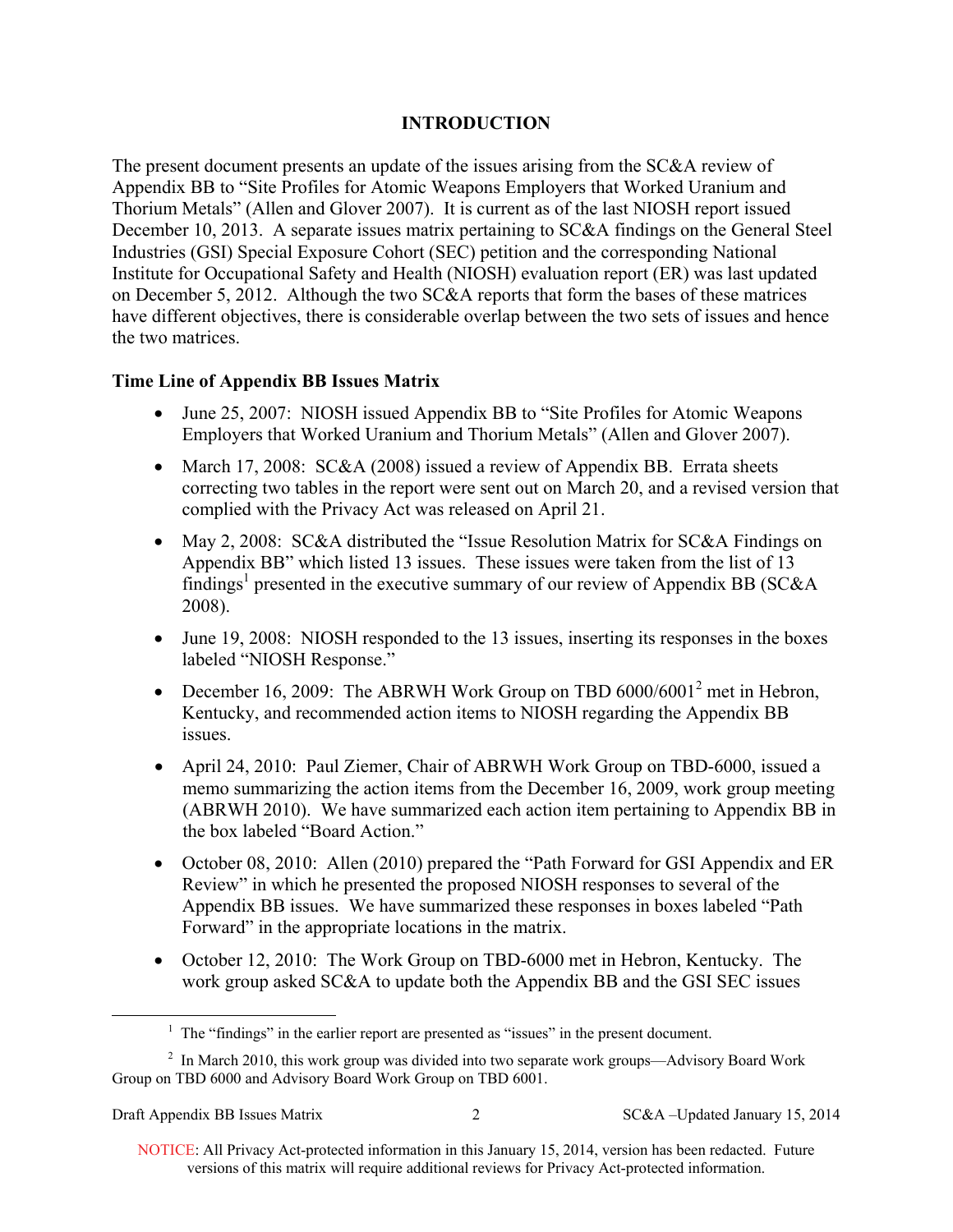matrices to reflect work group recommendations and the NIOSH responses in the "Path Forward"

- July 25, 2011: SC&A updated the Appendix BB issues matrix, appending an observation or reply to each relevant issue in the appropriate location in the matrix. We also listed the current status of each issue.
- August 10, 2011: Allen (2011b) prepared "Battelle-TBD-6000 Appendix BB General Steel Industries: Dose Estimates for Portable Radiography Sources."
- September 15, 2011: Anigstein (2011a) prepared "Review of NIOSH Report on Portable Radiography Sources at GSI—August 2011."
- September 17, 2011: SC&A updated the SEC issues matrix, incorporating our review of Allen 2011b.
- September 20, 2011: The Work Group on TBD-6000, meeting in Hebron, Kentucky, tasked SC&A with interviewing two former GSI workers and a former GSI contractor.
- October 4, 2011: Macievic (2011) prepared a report entitled "Evaluation of the Response of Film Badges to High Energy Photons."
- October 20, 2011: Anigstein (2011b) prepared a white paper: "Update on the Use of Sealed Radioactive Sources at General Steel Industries."
- October 28, 2011: Anigstein et al. (2011) issued a memo reviewing Macievic 2011.
- January 13, 2012: Allen (2012a) prepared "Battelle-TBD-6000 Appendix BB General Steel Industries: Dose Estimates for Betatron Operations."
- March 12, 2012: Anigstein and Olsher (2012) prepared "Response to 'Battelle-TBD-6000 Appendix BB General Steel Industries: Dose Estimates for Betatron Operations'."
- March 15, 2012: The Work Group on TBD-6000 met in Hebron, Kentucky. The work group asked SC&A to update the SEC issues matrix to reflect Allen 2012a, Anigstein and Olsher 2012, and discussions of these reports at the meeting.
- March 22, 2012: SC&A updated the SEC issues matrix, incorporating all developments since September 15, 2011.
- March 23, 2012: Allen (2012b) prepared "Battelle-TBD-6000 Appendix BB General Steel Industries: Addendum to Dose Estimates for Betatron Operations White Paper."
- March 25, 2012: Anigstein and Mauro (2012a) issued a memo to the work group entitled "Review of 'Addendum to Dose Estimates for Betatron Operations White Paper'."
- March 28, 2012: The Work Group on TBD-6000 met in Hebron, Kentucky and took two votes on recommendations to the full board regarding the SEC petition for various periods. The work group also voted to transfer a number of issues from the SEC issues matrix to the Appendix BB matrix.

Draft Appendix BB Issues Matrix 3 SC&A –Updated January 15, 2014

 NOTICE: All Privacy Act-protected information in this January 15, 2014, version has been redacted. Future versions of this matrix will require additional reviews for Privacy Act-protected information.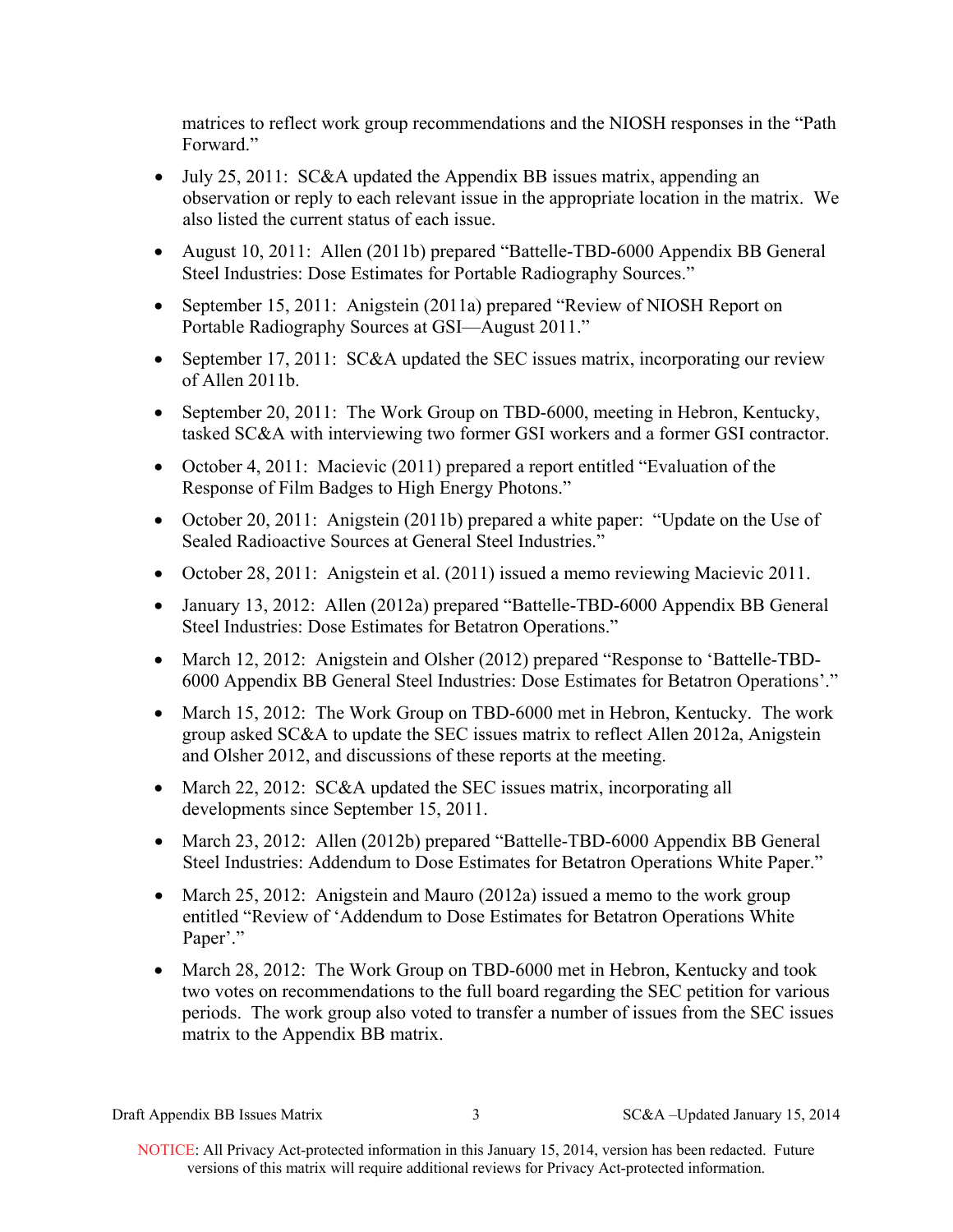- May 30, 2012: Anigstein and Mauro (2012b) issued a memo to the work group updating SC&A's review of occupational internal dose at GSI.
- June 1, 2012: SC&A updated the SEC issues matrix, incorporating all developments since March 22, 2012.
- June 8, 2012: Allen (2012c) responded to Anigstein and Mauro (2012b).
- June 11, 2012: Anigstein and Mauro (2012c) issued a memo to the work group replying to Allen (2012c).
- June 14, 2012. The Work Group on TBD-6000 held a teleconference meeting, during which a work group member questioned the use of surrogate data from TBD-6000 (Allen 2011a) to characterize the airborne uranium concentrations at GSI. The work group voted not to recommend action on the GSI SEC petition to the full board, pending resolution of the surrogate data issue.
- June 20, 2012. The ABRWH, at its meeting in Santa Fe, New Mexico, tasked SC&A with reviewing the use of Allen's (2011a) surrogate data to characterize the airborne uranium concentrations during uranium handling operations at GSI.
- July 16, 2012. Anigstein (2012) transmitted a report reviewing the use of Allen's (2011a) surrogate data to characterize the airborne uranium concentrations during uranium handling operations at GSI.
- July 25, 2012. Anigstein et al. (2012a) transmitted a memo suggesting an alternative model for the calculation of uranium intakes at GSI.
- July 28, 2012. SC&A updated the matrix, including all developments up to the current date.
- August 28, 2012. The Work Group on TBD-6000 met in Hebron, Kentucky, and discussed the use of various surrogate data to characterize the airborne uranium concentrations during uranium handling operations at GSI. The work group also confirmed the closure of all remaining issues in the SEC issues matrix and/or their transfer to the present matrix.
- September 19, 2012. At the ABRWH meeting in Denver, Paul Ziemer, Chair of the Work Group on TBD-6000, presented a summary of the August 28 work group meeting, followed by Dave Allen of DCAS, who presented a summary of his recent report on the use of surrogate data for GSI uranium dust concentrations (Allen 2012d).
- November 6, 2012. Allen (2012e) compiled a list of 37 additional measurements of airborne uranium activity concentrations and evaluated their use as surrogates for GSI uranium dust concentrations.
- November 25, 2012. Anigstein et al. (2012b) independently analyzed Allen's (2012e) new surrogate data.
- November 26, 2012.  $SC&A$  updated the matrix, transferring issues from the SEC issues matrix, as instructed by the Work Group on TBD-6000.

Draft Appendix BB Issues Matrix 4 SC&A –Updated January 15, 2014

 NOTICE: All Privacy Act-protected information in this January 15, 2014, version has been redacted. Future versions of this matrix will require additional reviews for Privacy Act-protected information.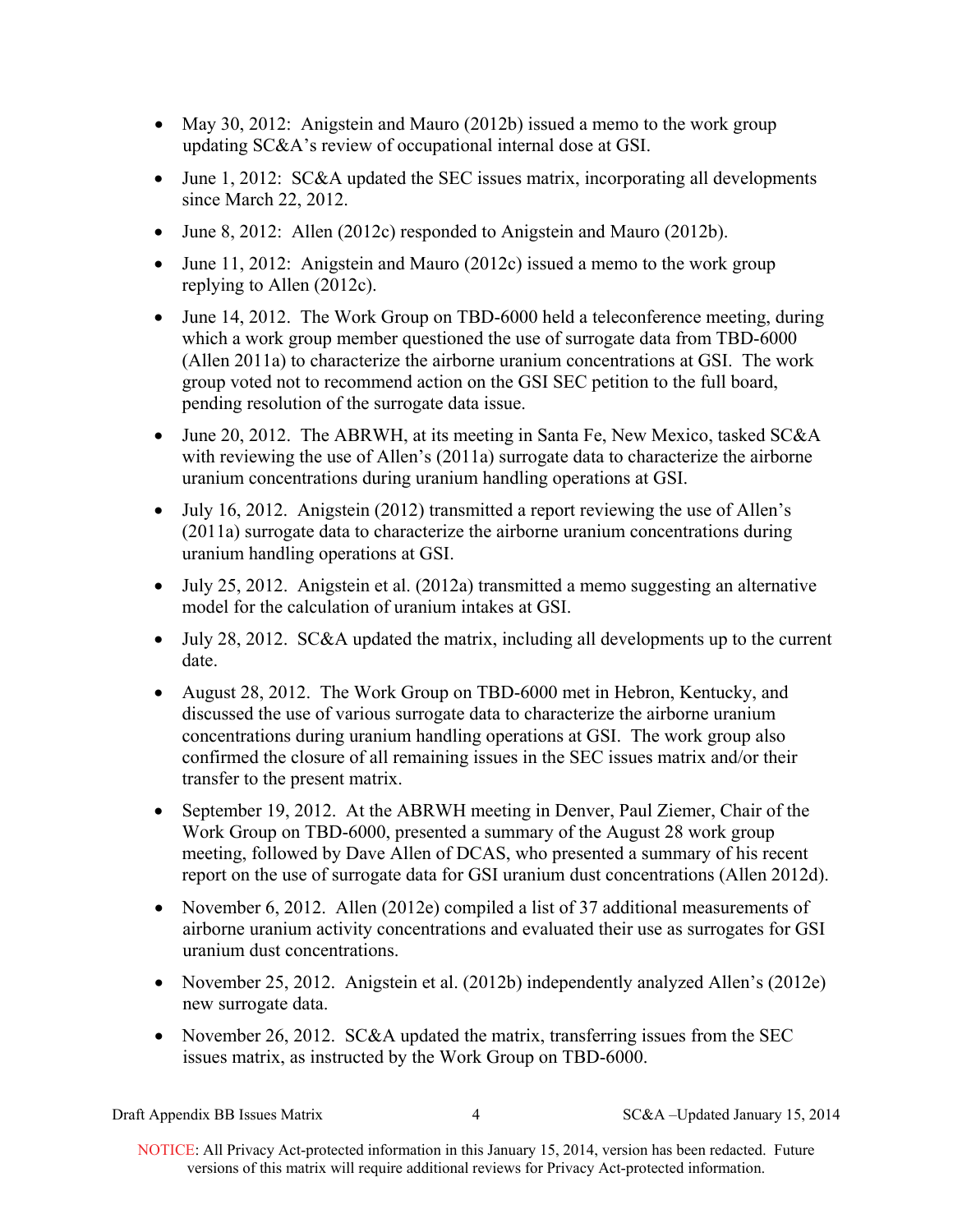- November 28, 2012. The Work Group on TBD-6000 met in Hebron, Kentucky and voted on four motions. The first motion was to accept the recommendation on the use of surrogate data for the operational and residual periods for internal dose. The implication is that it would be used in conjunction with the TIB-70 procedure to determine the dose during residual period. The motion carried unanimously, with all four members voting. The next motion was to agree that NIOSH could reconstruct both internal and external doses during the "early" period: from the beginning of AEC operations (January 1, 1953, since moved back to October 1, 1952), until the end of the "Radium Era" [the AEC license for the use of <sup>60</sup>Co sources was approved on April 18, 1962; however, the sources were not procured until May 21, 1962]. The motion carried with three ayes and one nay. The next motion was to accept the NIOSH recommendation that they can reconstruct doses during the second part of the operational period—from April 1962 to June 30, 1966. There were three ayes and one abstention. The final vote was to accept the NIOSH recommendation that they can reconstruct doses during the residual period: July 1, 1966–December 31, 1992. The motion carried unanimously, with all four members voting.
- December 10, 2012. DOE extends the beginning of the period of covered operations at GSI to October 1, 1952.
- December 11, 2012. At the ABRWH meeting in Knoxville, Paul Ziemer, Chair of the Work Group on TBD-6000, summarized the actions taken by the Board at its previous meeting, summarized the November 28 Work Group meeting, and reviewed the satus of the 10 SEC issues (as distinct from the 13 issues in the present matrix). He was followed by Dave Allen of DCAS, who presented a summary of the current status of the use of surrogate data for GSI uranium dust concentrations. Following a discussion, the Board voted on the SEC petition, with seven votes to deny, six votes to grant, and four members absent.
- February 4, 2013. Allen (2013a) compared SC&A and NIOSH estimates of doses from external exposure to the skin and to the whole body for various periods.
- February 7, 2013. During the ABRWH teleconference meeting, Ted Katz, DFO, announced the votes of the Board members absent from the December 11 meeting. The final vote was 9 to 8 to deny the SEC petition.
- February 12, 2013. Anigstein and Mauro (2013a) responded to Allen (2013a), indicating substantial disagreement with the NIOSH dose estimates.
- February 21 2013. The Work Group on TBD-6000 met in Hebron, Kentucky. NIOSH proposed a triangular distribution to characterize doses from external exposure to penetrating radiation during the radium era. The Work Group, NIOSH, and SC&A agreed to an upper limit of 12 or 15 rem, which were the AEC dose limits for various years during this time period. The mode was 9.69 rem, while the lower limit was ~6.3 rem. The rest of the discussion centered on which workers would be assigned this dose distribution, and which ones would receive a different dose that was not yet decided on. NIOSH and SC&A acknowledged differences in external dose estimates during the 1963–1966 time period, but these differences were not resolved.

Draft Appendix BB Issues Matrix 5 SC&A –Updated January 15, 2014

 NOTICE: All Privacy Act-protected information in this January 15, 2014, version has been redacted. Future versions of this matrix will require additional reviews for Privacy Act-protected information.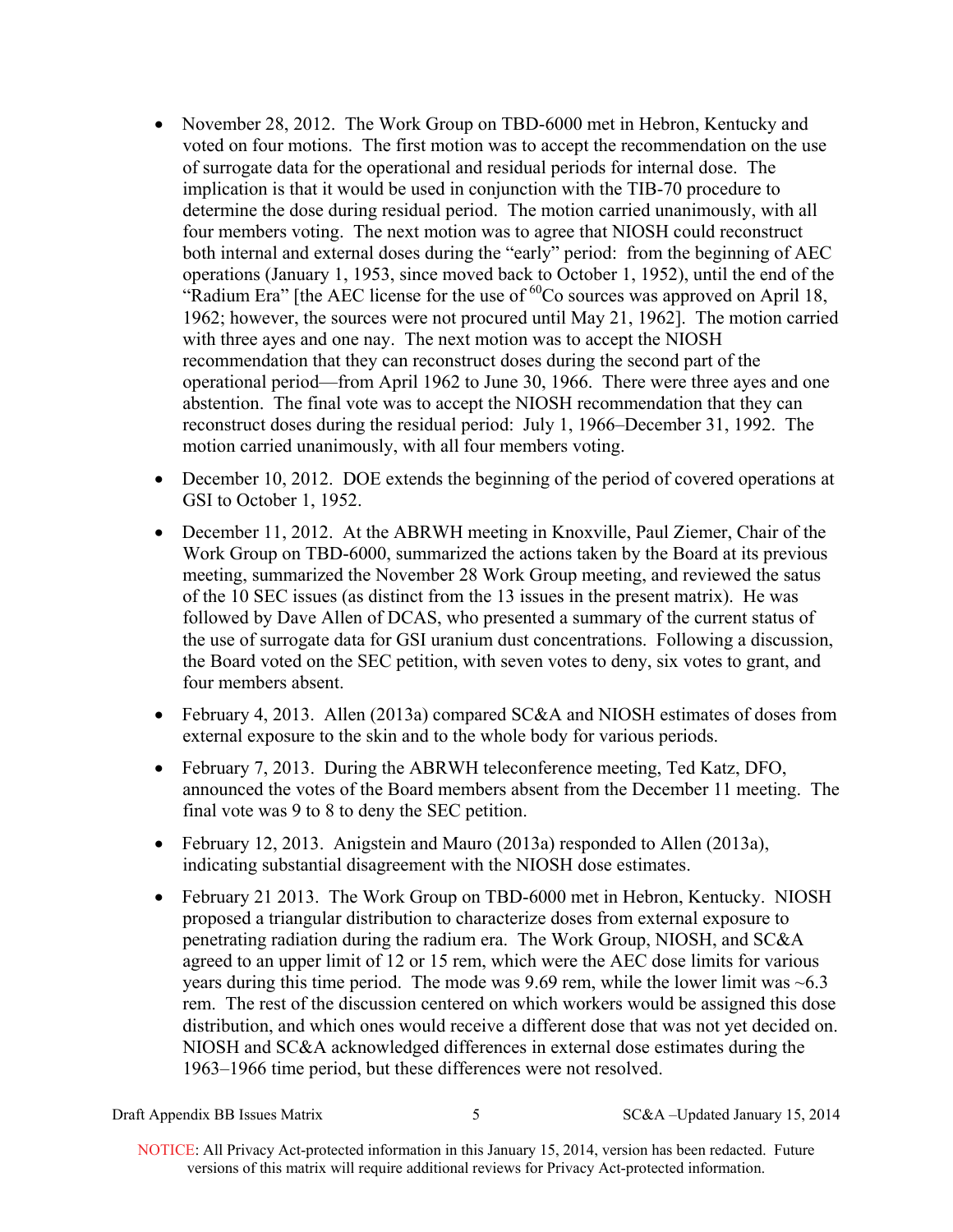- April 1, 2013. Allen (2013b) used exposure rates measured during a survey of the radiography facility in No. 6 Building to estimate the dose rates of 868 mrem/y to nonradiographers during the Radium Era. He also reviewed 284 claimants and found that 26 of them could be assigned to the radiographer category, based on their job descriptions. He then listed intakes of uranium dust, based on the previously agreed upon distributions of airborne dust concentrations derived from surrogate data.
- nonradiographers, and his dose estimate for the layout man following the Radium Era. April 23, 2013. Anigstein and Mauro (2013b) responded to Allen's (2013b) estimates of external doses. We disagreed with his calculated dose rates to nonradiographers during the Radium Era, his criteria for classifying claimants as radiographers or We also documented the change in the annual AEC dose limit from 15 to 12 rem as being implemented on January 1, 1961.
- April 24, 2013. Anigstein and Mauro (2013c) responded to Allen's (2013b) estimates of internal doses. We disagreed with the assignment of exposure times and of the use of a  $10^{-6}$  m<sup>-1</sup> resuspension factor during the residual period.
- April 26, 2013. The Work Group on TBD-6000 met by teleconference. In the course of the discussion on external doses during the Radium Era, NIOSH agreed to assign the radiographer doses to all workers who cannot be proved *not* to have primarily worked in the plant (i.e., the production areas). The actual dose to be assigned to such administrative workers was to be determined by NIOSH. During the following discussion of internal exposure, the Work Group instructed NIOSH and SC&A to schedule a technical call to achieve a better understanding of their respective models of uranium intakes.
- May 6, 2013. Allen (2013c) proposed that an external dose of  $571.5$  mR/y be assigned to administrative personnel.
- May 28, 2013. NIOSH and SC&A staff, together with Paul Ziemer, Chair of the Work Group on TBD-6000 and Ted Katz, DFO, participated in a technical conference call. NIOSH and SC&A clarified their positions regarding their respective models of exposure to uranium dust.
- June 4, 2013. Mauro and Anigstein (2013) agreed with Allen's (2013c) assignment of external doses to administrative personnel.
- June 7, 2013. Allen (2013d) demonstrated that the NIOSH model of airborne concentrations of uranium dust during uranium handling operations could be represented by a square-wave function.
- June 11, 2013. Mauro et al. (2013) reviewed and concurred with Allen's (2013d) square-wave approximation of uranium dust concentrations.
- June 20, 2013. The Work Group on TBD-6000 met by teleconference. Paul Ziemer, Chair of the Work Group, stated his understanding that the external exposure of 571.5 mR/y be assigned only to administrative personnel who did not routinely work in the production areas, regardless of their job description. Jim Neton, Associate Director

Draft Appendix BB Issues Matrix 6 SC&A –Updated January 15, 2014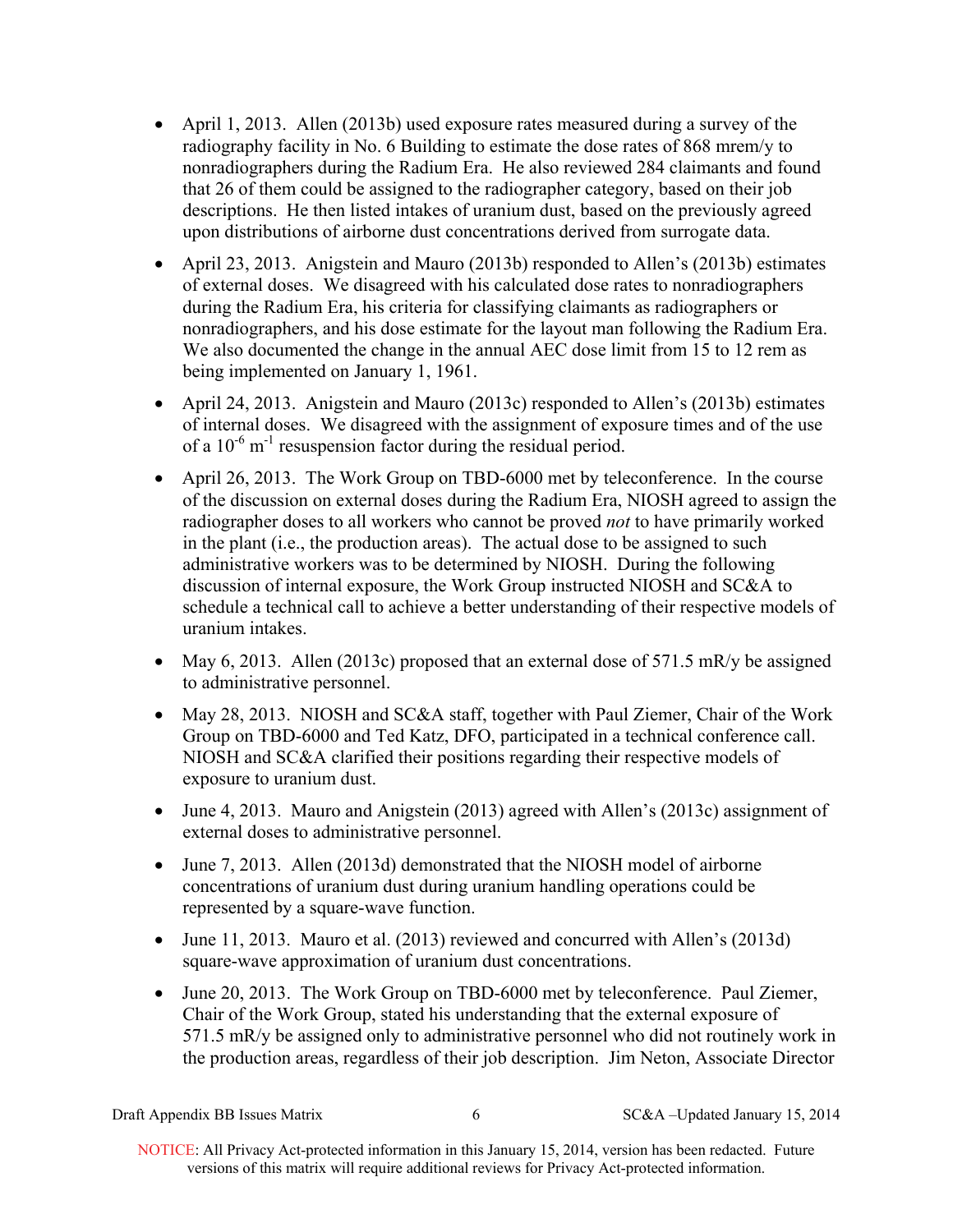for Science, concurred with that opinion and stated that a review of the claims showed very few cases that would qualify for that category—all others would be assigned the radiographers' doses. He also stated that NIOSH would expand the width of the square wave (along the time axis) assigned to each uranium-handling period interval to encompass the entire period of uranium handling hours in a given year. SC&A agreed with that concept.

- August 21, 2013. Allen (2013e) listed revised intakes of uranium during the operational period, based on exposure to the 95<sup>th %</sup>ile concentration during 100% of the uranium handling hours. He also listed the triangular distributions of radiographer external doses for two periods during the Radium Era, and the external doses from penetrating radiation and ß rays to the layout men and the betatron operators following the Radium Era.
- October 6, 2013. Anigstein and Mauro (2013d) responded to Allen's (2013e) revised dose estimates. We were in substantial agreement with Allen's uranium dust intakes during the period 7/1/1958–6/30/1966. We disagreed with Allen's assignment of uranium handling hours during 10/1/1952–6/30/1958, which leads to an underestimate of intakes and is at variance with the agreement reached during the June 20, 2013, Work Group meeting. We did not agree that an RF of  $10^{-6}$  m<sup>-1</sup> is applicable to the residual period.
- October 10, 2013. Allen (2013f) reconstructed  $\beta$  doses to skin, using MCNPX input files furnished by SC&A in 2010. He then compared these results to those presented by Anigstein and Mauro (2013d) and found differences that could not be accounted for.
- October 11, 2013. The Work Group on TBD-6000 met by teleconference. SC&A proposed revising the changeover from the 15 rem to the 12 rem annual limit, the upper limit of the triangular distribution of radiographer doses during the Radium Era, to occur on January 1, 1961, the date the revised 10 CFR 20 went into effect. Also, SC&A observed that NIOSH had extended the Radium Era through 1963, whereas GSI had discontinued the use of radium in 1962. Due to different assumptions and exposure scenarios, the NIOSH external dose from penetrating radiation to the layout man dose was about one-half the dose calculated by SC&A. Jim Neton (NIOSH/DCAS) agreed to use the uranium handling hours for 10/1/1952–6/30/1958 proposed by SC&A for the calculation of internal exposure and for ß dose from uranium handling. Dave Allen (NIOSH/DCAS) agreed that the changeover from the 15 rem to the 12 rem annual limit will occur on January 1, 1961, and that the Radium Era should end at the end of 1962. SC&A cited an unreleased analysis that indicated that an RF of  $10^{-5}$  m<sup>-1</sup> during the residual period, together with the exponential decrease of airborne contamination levels recommended by OTIB-0070 (Sharfi 2012), was consistent with measurements in the Old Betatron Building made during the FUSRAP cleanup in 1993. We were asked to present these results in writing to the Work Group and NIOSH, and to exchange files and information with NIOSH in order to reconcile our respective calculations of skin doses from ß rays.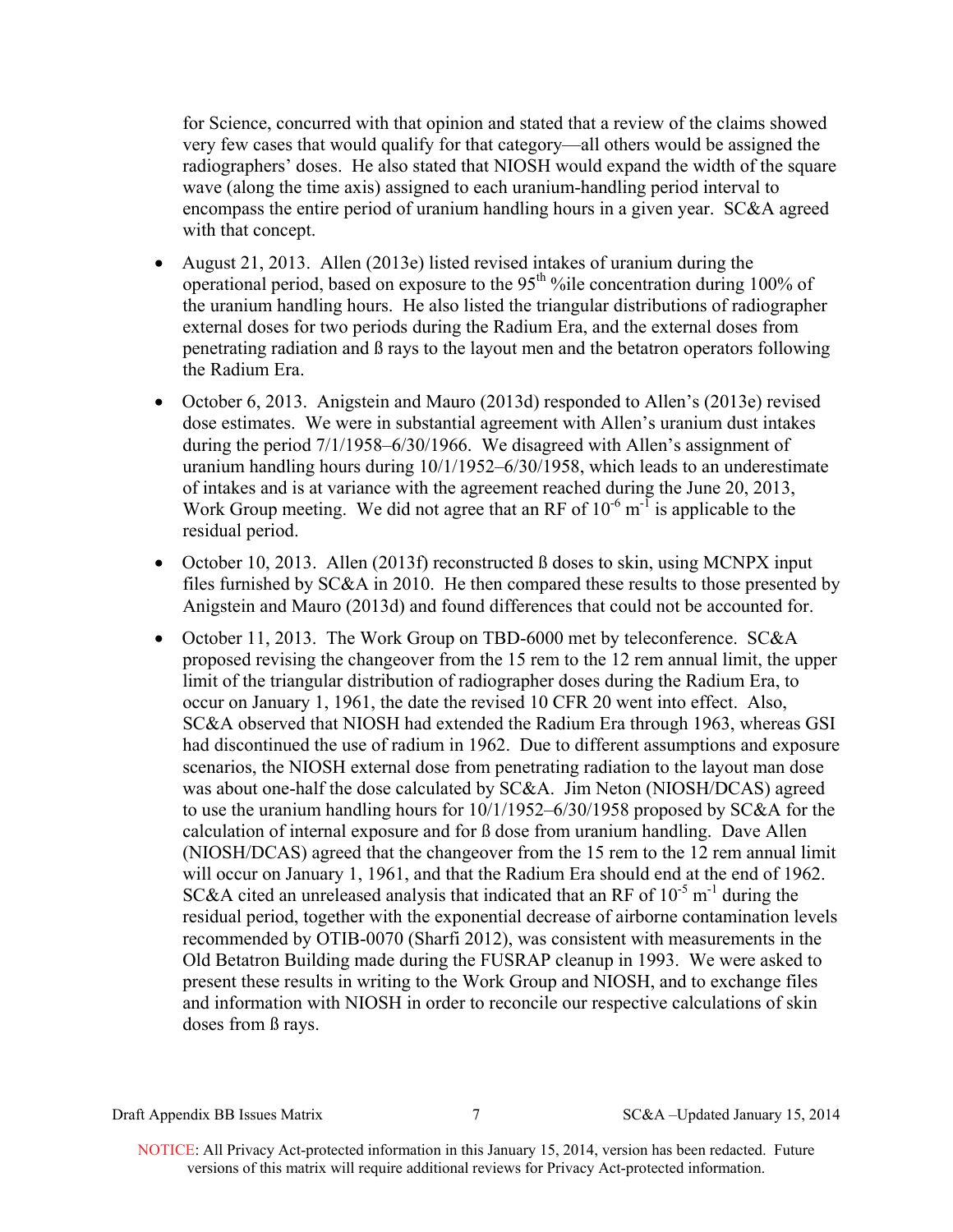NIOSH agreed to contact Craig Yoder, vice president of Landauer, to confirm SC&A's information that, during the period of GSI operations, the control film badge was reported as *M*, not the actual dose recorded on the badge.

- October 22, 2013. Anigstein and Mauro (2013e) presented an alternative methodology of calculating resuspension during the residual period.
- November 5, 2013. In an e-mail message to members of the Work Group on TBD-6000, Neton (2013a) reported that Stu Hinnefeld, the director of DCAS, had communicated with Craig Yoder, a Senior Vice-President at Landauer. Mr. Hinnefeld confirmed SC&A's characterization of Landauer's practice of reporting the control film badge readings during the GSI period of operations. Dr. Neton stated that NIOSH proposes to adopt the limiting value for exposure to betatron operators proposed by SC&A.
- December 5, 2013. Anigstein and Mauro (2013f) presented an updated analysis of doses to the skin of betatron operators.
- December 10, 2013. Neton (2013b) stated that NIOSH will use an RF of  $10^{-5}$  m<sup>-1</sup> during the residual period.
- December 18, 2013. SC&A updated the matrix.
- December 19, 2013. The Work Group on TBD-6000 met by teleconference. During the meeting, David Allen (NIOSH/DCAS) stated that NIOSH was able to reproduce the SC&A skin dose calculations, based on MCNP results provided by SC&A, either exactly or to within one digit, the difference being attributable to round-off error. NIOSH will use these results to assign skin doses to GSI workers. James Neton (NIOSH/DCAS) stated that NIOSH will adopt a resuspension factor of  $10^{-5}$  m<sup>-1</sup> in calculating uranium dust concentrations during the residual period. The members of the work group agreed with that decision. Dr. Neton reiterated his earlier statement (Neton 2013a) that NIOSH agreed with SC&A's interpretation of the doses recorded on the control film badge dosimeter and thus considers the SC&A model to be more appropriate to estimate worker exposure during the operation of the betatron in the New Betatron Building. The Work Group asked SC&A to update its external exposure calculations and to update this matrix to reflect the latest developments.
- January 12, 2014. Anigstein and Mauro (2014) presented an updated analysis of external exposures of GSI workers.
- January 14, 2014. SC&A updated the matrix.
- January 15, 2014. SC&A updated the matrix, following receipt of a preliminary transcript of the December 19, 2013, work group meeting.

# **Status Summary**

 Issue 1 (data sources): *In progress*, pending NIOSH revision of limiting external exposures (1963-1966), and limiting neutron exposures and skin doses during the entire operational period.

Draft Appendix BB Issues Matrix 8 SC&A –Updated January 15, 2014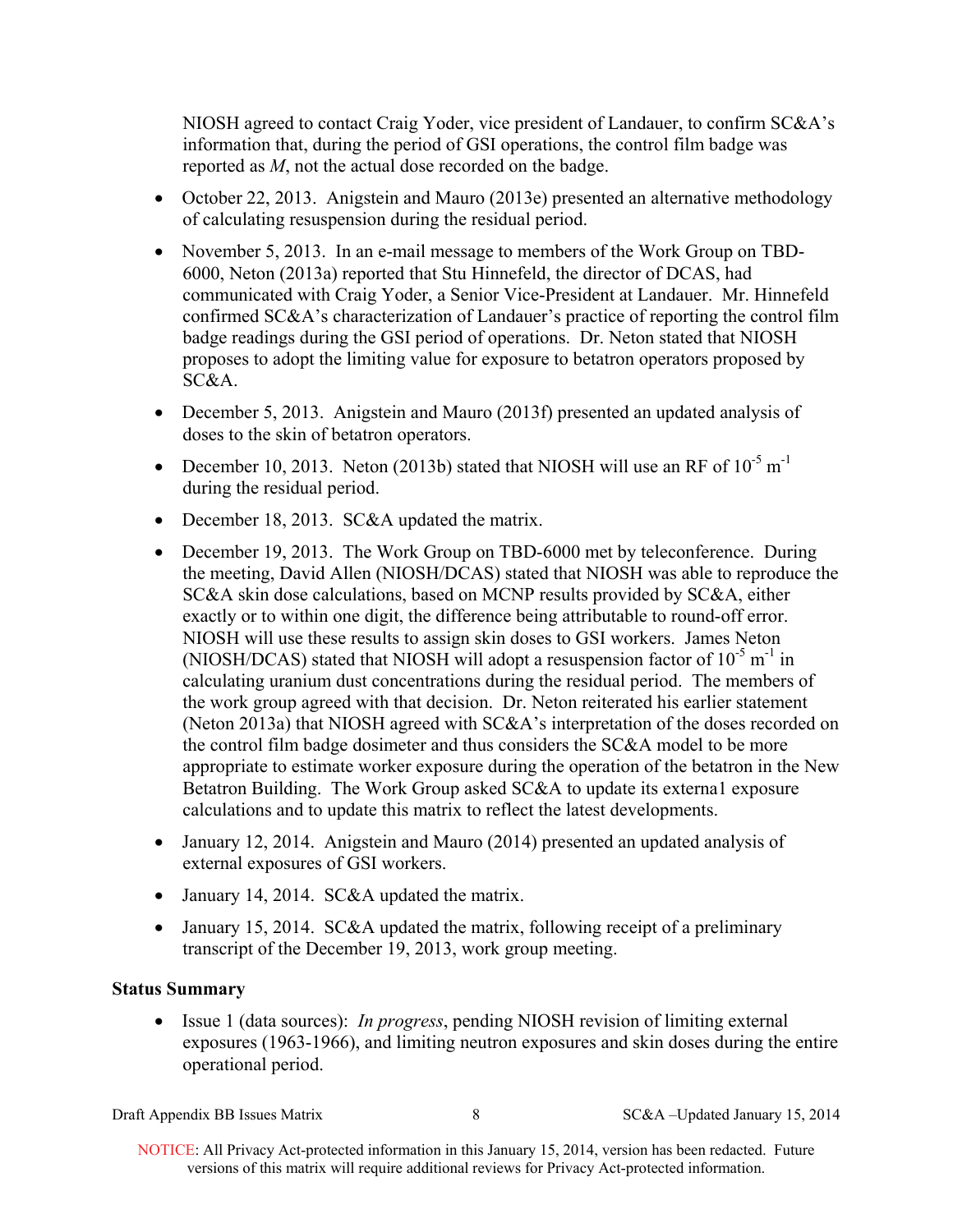- Issue 2 (period of covered employment): SC&A recommends that this issue be *Closed.*
- Issue 3 (betatron beam intensity): SC&A recommends that this issue be *Closed*.
- Issue 4 (underestimate of stray betatron radiation): *In progress*, pending revision by NIOSH of external exposures and neutron doses to the layout man.
- Issue 5 (other radiography sources): SC&A recommends that this issue be *Closed.*
- Issue 6 (skin dose) : *In progress*, pending NIOSH revision of skin doses, using MCNPX input files furnished by SC&A on 11/08/13*.*
- Issue 7 (residual radiation from betatron apparatus): SC&A recommends that this issue be *Closed*.
- Issue 8 (work hours): *Closed* —Dr. Ziemer noted that the Work Group, NIOSH, and SC&A are in agreement.
- Issue 9 (work practices): SC&A recommends that this issue be *Closed*.
- earlier calculations of neutron doses from irradiated uranium... • Issue 10 (dose rates from uranium): *In progress*, pending NIOSH revisions of its
- Issue 11 (doses to other workers): SC&A recommends that this issue be *Closed*, assuming NIOSH employs a claimant-favorable classification of claimants as production or administrative personnel, and assuming that the most claimant-favorable doses or exposures will be assigned to production (plant) personnel from among the various scenarios for photon exposures and neutron and skin doses.
- Issue 12 (surface contamination and resuspension): SC&A recommends that this issue be *Closed*.
- Issue 13 (incorrect units): *In Progress*, pending completion of revised Appendix BB.

# **Level of Importance**

We have assigned four levels of importance to these issues, which we define in the following manner:

- **High**: Capable of having a significant impact on individual dose reconstructions and hence on the probability of causation (POC) for the claimants.
- **Medium**: Could alter the POC for some individuals.
- **Low:** Recommended technical improvements in the accuracy of dose reconstructions, but unlikely to have major impacts in most cases.
- N/A: Not applicable because issue was closed by action of the Work Group or SC&A recommends that the issue be closed.

We have assigned the following levels of importance to these issues:

Issues 1, 4, and 6: *High* 

 NOTICE: All Privacy Act-protected information in this January 15, 2014, version has been redacted. Future versions of this matrix will require additional reviews for Privacy Act-protected information.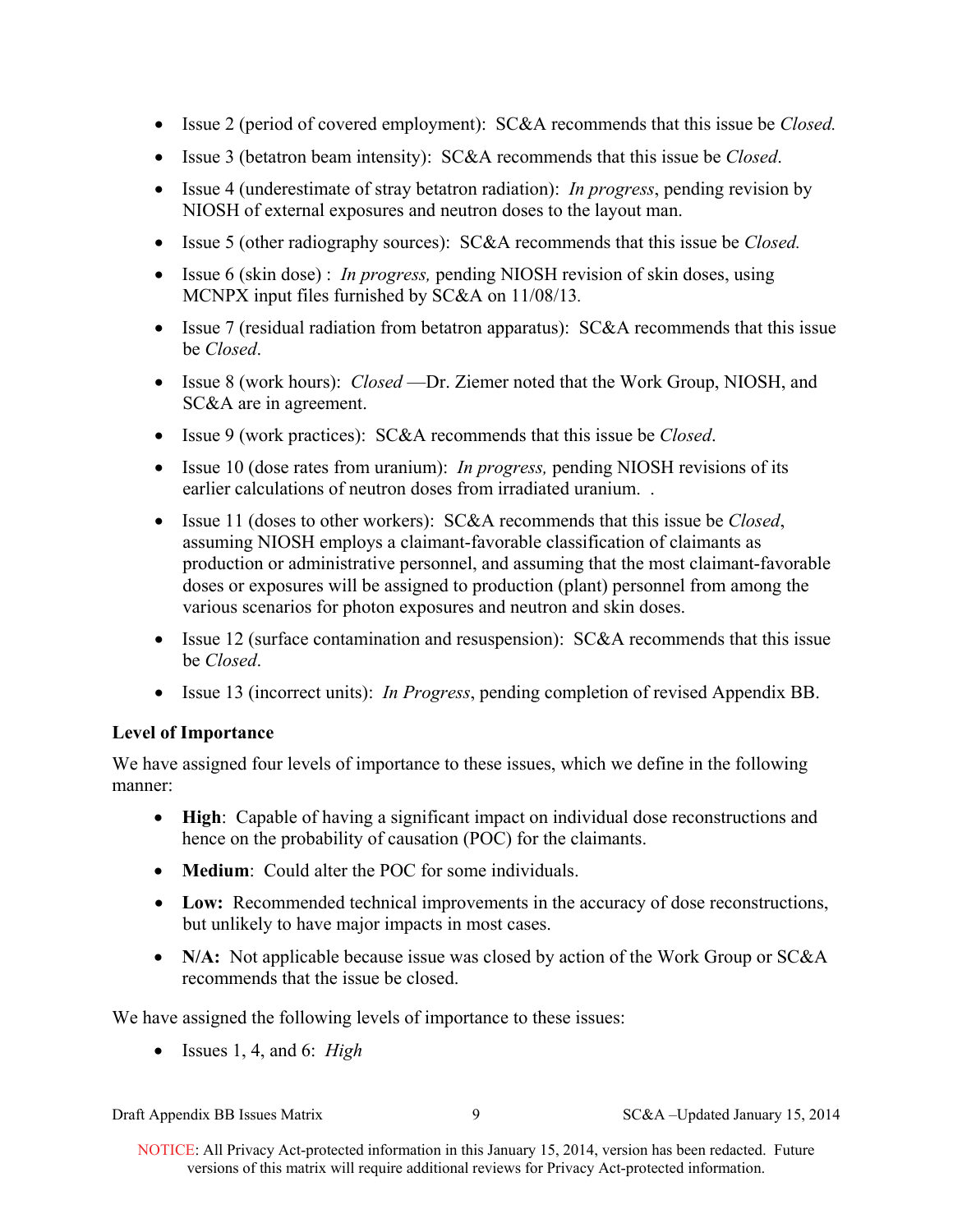- Issue 10: *Medium*
- Issue 13 (use of correct and consistent units of dose and exposure): *Low*
- Issues 2, 3, 5, 7–9, 11–12: *N/A*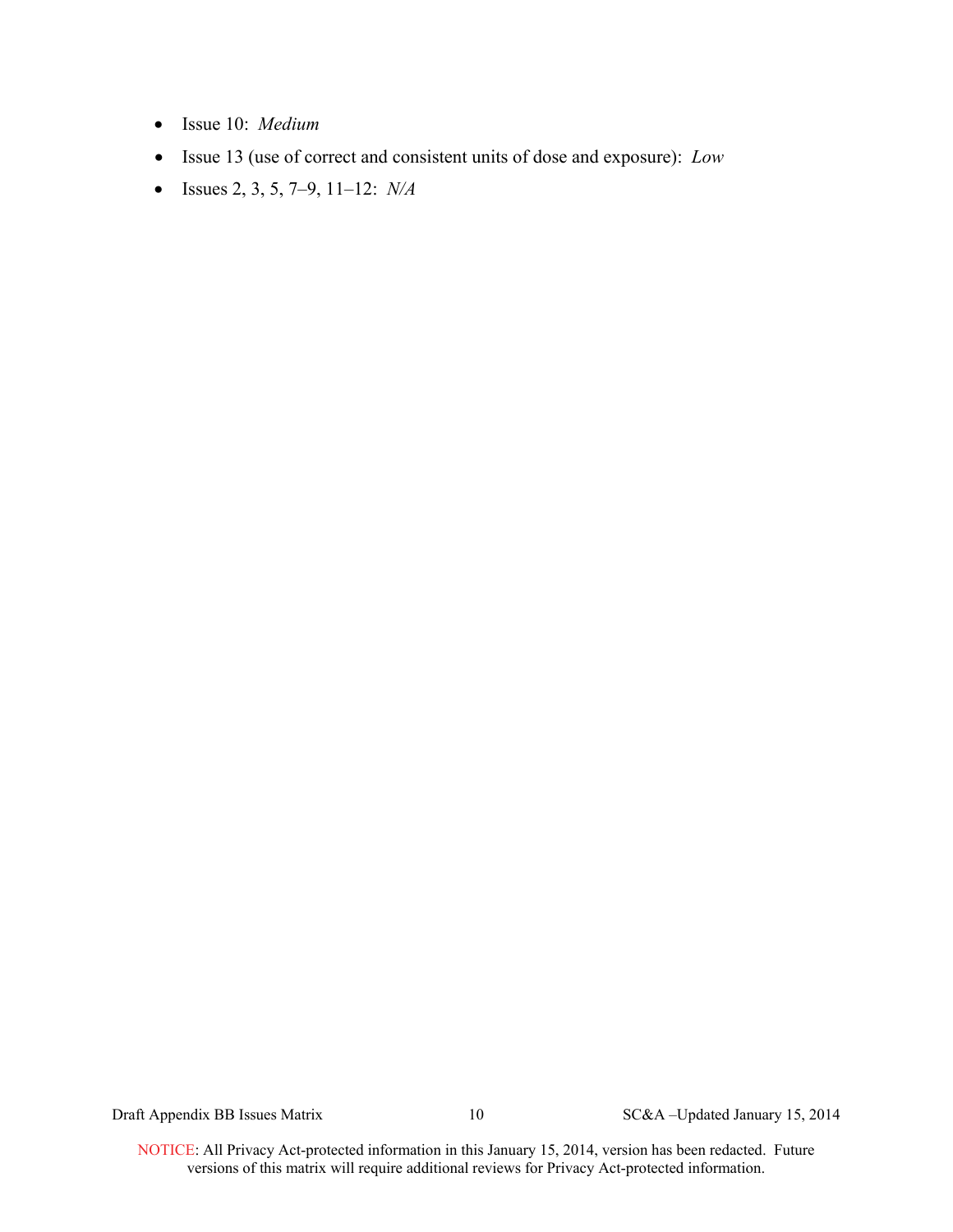# **Issue Resolution Matrix for SC&A Findings on Appendix BB to TBD-6000**

### **Issue 1: Completeness of Data Sources**

**SC&A Finding**: The authors of Appendix BB have not utilized some key information on the GSI Granite City site. For example, they failed to note the presence of two betatrons, housed in two different buildings, as indicated in the reports by Murray and Uziel (1992), and Murray and Brown (1994), and as was brought out at the General Steel Industries Worker Outreach Meeting on August 21, 2006. Other examples of incomplete utilization of available data are presented in the context of other findings discussed below.

**NIOSH Response** (6/19/08): The information was used in the preparation of the appendix though it was admittedly not well documented. The presence of a second betatron likely would not change the modeled exposure (since a worker could be in proximity to only one at a time), but information that has been refined since the earliest discussions might affect the modeled dose. However, NIOSH has obtained film badge results for the betatron operators and is in the process of comparing this data to the modeled doses.

**Board Action (**12/16/09): Discussed at meeting of the Work Group on TBD-6000/6001.

Action items: (4/24/10) (ABRWH 2010):

- Concerning Landauer report on Picker X Ray film badge records, NIOSH is still awaiting a report back from Landauer. (*Reference: p. 125 of the 12/[16]/09 transcript*.)
- NIOSH is to evaluate new source term information (that had been identified by the petitioner) to determine if Appendix BB needs to be updated/revised. (*Reference: p. 125 of the 12/[16]/09 transcript.)*

**SC&A Observations** (7/23/11)**:** During a telephone conversation with Robert Anigstein (SC&A), the late former betatron supervisor, hypothesized that since GSI purchased x-ray film from Picker, they might have obtained their film badges from that company before switching to Landauer in November 1963. This hypothesis was buttressed by our learning that Picker had, in fact, offered film badge dosimetry services, and that there were currently one or more file cabinets labeled "Picker" at Landauer. However, the Atomic Energy Commission (AEC) licensing records indicate that film badges during 1962–1963 were provided by the Nuclear Consultants Corporation (no longer in business).

7/28/12**:** NIOSH should take note of information about external exposures prior to the Landauer film badge program that started in November 1963. Specific data include the exposure records for that, together with information obtained by SC&A in interviewing Mr. , demonstrate that there was a film badge monitoring program as far back as 1957. Additional information is the report to AEC that AEC external exposure limits were never exceeded from 1953 onward.

In calculating internal exposures from intakes of uranium, NIOSH should take note of the contamination survey of the Old Betatron Building prior to the cleanup under FUSRAP in June 1993.

**Board Action** (8/28/12): During the meeting of the Work Group on TBD-6000, an advocate for the GSI workers, participating by telephone, reported that aggressive cleanups of the Old Betatron Building were performed after the shutdown of the facility. The work group decided that, in light of the advocate's report, the 1993 FUSRAP data cannot be used to back-calculate uranium deposition during the operational period.

**SC&A Observations** (12/18/13): NIOSH utilized information furnished by Mr. , including his occupational external exposure history, information from the GSI correspondence with the AEC, AEC occupational exposure limits, interviews with other site experts, and the results of SC&A's MCNPX simulations, to derive estimates of external exposures during the Radium Era. Full use has also been made of information collected on uranium air concentrations from similar operations at other sites and on

Draft Appendix BB Issues Matrix 11 SC&A –Updated January 15, 2014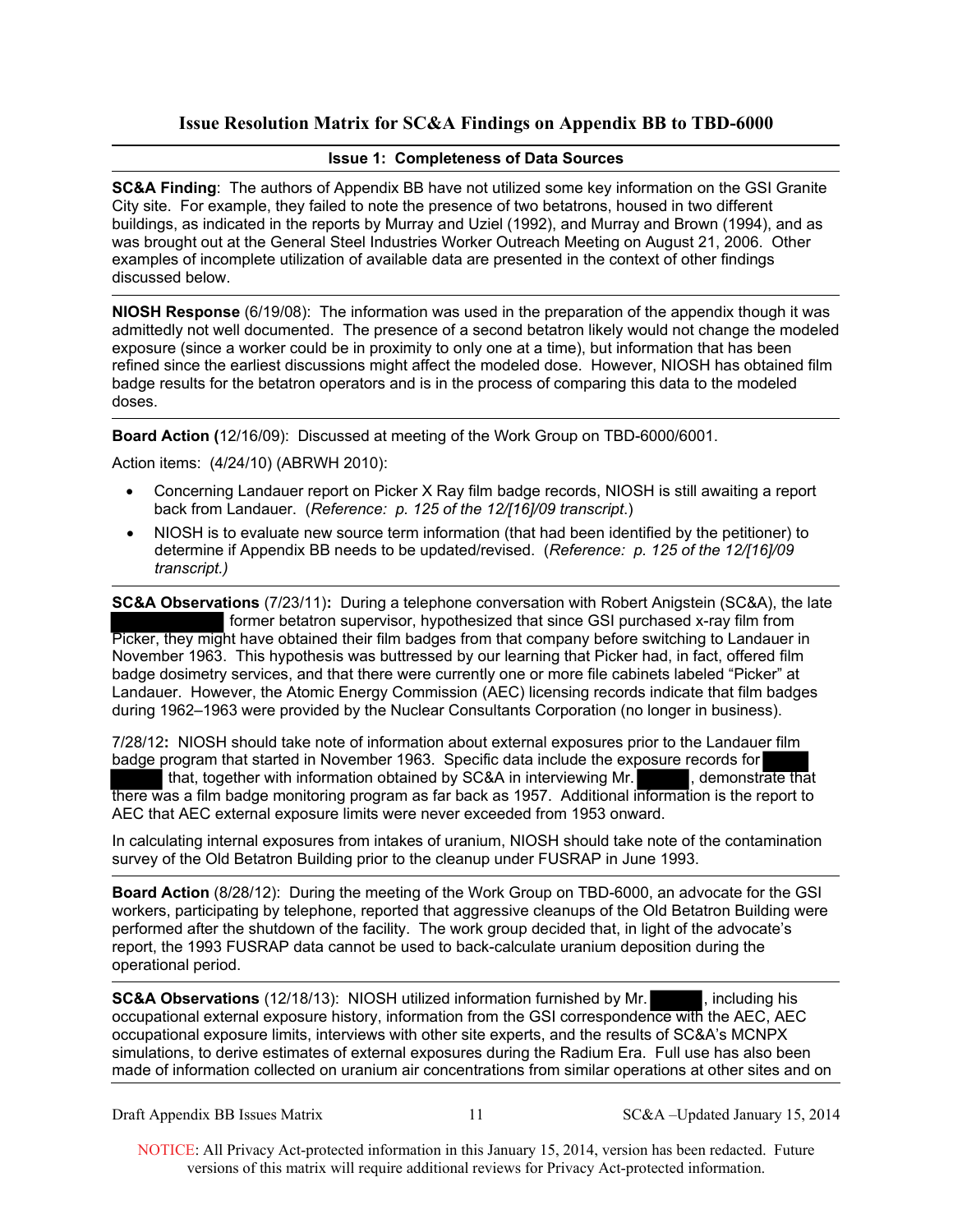resuspension factors, as well as data from the FUSRAP cleanup report (Murray and Brown 1994) and purchase orders from the Mallinckrodt Chemical Works, to derive uranium intakes.

We have obtained information from Landauer regarding the reporting of doses to the control badge, which NIOSH has used in modeling the betatron exposures of the layout man. We have also revised our assessments of skin doses from irradiated metals. We are currently re-evaluating the external exposure of the layout man to irradiated metal and the limiting doses from external exposures to neutrons. We will share these results with NIOSH as soon as they are available.

**NIOSH Statement of Position** (12/19/13): During the meeting of the Work Group on TBD-6000, James Neton (NIOSH/DCAS) reiterated his earlier statement (Neton 2013a) that NIOSH agreed with SC&A's interpretation of the doses recorded on the control film badge dosimeter and thus considers the SC&A model to be more appropriate to estimate worker exposure during the operation of the betatron in the New Betatron Building.

**SC&A Response** (1/12/14): Anigstein and Mauro (2014) presented an updated analysis of external exposures of GSI workers.

 **Status** (1/14/14)**: In progress**, pending NIOSH revision of limiting external exposures (1963–1966), and limiting neutron exposures and skin doses during the entire operational period.

### **Issue 2: Period of Covered Employment**

**SC&A Finding**: Appendix BB states that the covered activities took place in 1953–1966. It is plausible and claimant favorable to assume that this work began in 1952. We base this assumption on Atomic Energy Commission "Correspondence Reference Form," with a hand-corrected date of December 5, 1952, that has a summary titled, "Regarding ingots of uranium metal furnished to General Steel Castings Co. for betatron testing." Since the Army installed the first betatron in Granite City in January 1952, an event that was reported in a local newspaper, it seems likely that Mallinckrodt would have taken advantage of this facility at an early date.

**NIOSH Response** (6/19/08): NIOSH uses the official covered period established by the Department of Labor, and does not have the authority to amend that covered period. It is our understanding that this information was available at the time the period was established for GSI; however, we will forward the information to the DOL for their consideration.

**Board Action** (12/16/09): Discussed at meeting of the Work Group on TBD-6000/6001.

Action item (4/24/10) (ABRWH 2010):

• NIOSH to confirm that DOL received information concerning a possible start date for the covered period (1952 rather than 1953). *(Reference: p. [151] of the 12/[16]/09 transcript*.)

**SC&A Reply** (7/23/11): We have not seen any further communication regarding receipt by DOL of information from NIOSH. We have since found an announcement by the U.S. Army on January 13, 1952, regarding the installation of a betatron at GSI in Granite City, Illinois, reported in the New York Times on the following day. The assumed 1953 starting date is based on a single AEC memo, which is cited by DOE in qualifying the site for inclusion in FUSRAP. DOE would have had no incentive to determine if the starting date could have been 1952, since that would not have affected the eligibility of the site for FUSRAP. DOL should be informed that it is at least equally likely that AEC started utilizing the GSI betatron in 1952 as in 1953.

**Conclusion**: An additional year of covered employment may affect the POC for some claimants.

**DOE Action** (12/10/12): Beginning of period of covered operations at GSI extended to October 1, 1952.

Draft Appendix BB Issues Matrix 12 SC&A –Updated January 15, 2014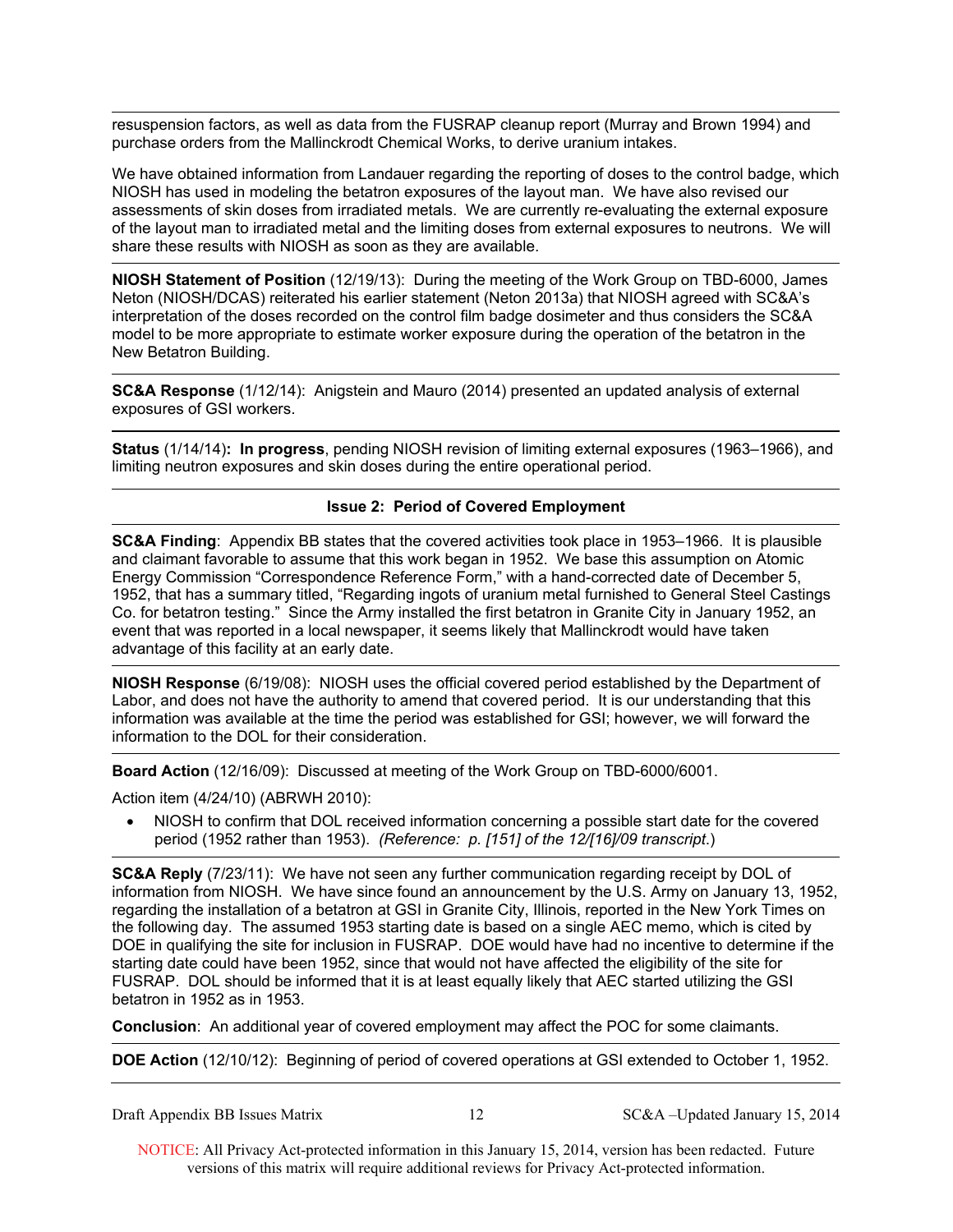**Status** (12/10/12)**:** SC&A recommends that this issue be closed**.** 

### **Issue 3: Underestimate of Betatron Beam Intensity**

**SC&A Finding**: Allen and Glover (2007) assume a betatron beam intensity of 100 R/min (without the aluminum beam-flattening compensator) at a distance of 3 ft from the target. They cite an interview with Jack Schuetz as the source of information that the betatron beam had a "design maximum" output of 100 R/min. This value is inconsistent with the material furnished by Schuetz (2007), which lists outputs of up to 282 R/min. It is also inconsistent with the Allis-Chalmers acceptance criteria for the betatron tubes, which required a minimum output of 220 R/min at 25 MeV. We find that assigning an uncompensated intensity of 250 R/min at 3 ft is reasonable and claimant favorable.

**NIOSH Response** (6/19/08): To be clear, Mr. Schuetz indicated

*"Tubes manufactured in the early 1950s produced outputs between 125-150 R/M, the 1960s between 200-275 R/M and by the late 1970s, between 300-375 R/M @ 25 Mv. These levels were only obtainable in my laboratory machine with varying percent reductions depending on individual field locations and whether in-house maintenance personnel or my trained service engineers installed the tubes."*

Mr. Schuetz then went on to list the last 7 tubes purchased by GSI in a table. The shipping dates ranged from 12-29-1969 to 5-31-1973. The output at 25 Mv ranged from 260 to 282. At the 8/11/2006 worker outreach meeting, operators recalled values of 100 R/M from the old betatron and 250 R/M from the new betatron. Based on worker accounts, NIOSH concluded that the old betatron, which dated from the early 1950's could only develop 100 R/m in use at GSI, while the new betatron could develop 250 R/m. This information, along with other refined information and possible issues with uranium [activation], could affect the modeled dose, but NIOSH has obtained film badge results for the betatron operators and is in the process of comparing this data to the modeled doses.

However, as indicated in the SC&A review, NIOSH has obtained film badge results for betatron operators. We are in the process of comparing this data to the modeled estimates provided by both the appendix and SC&A.

**Path Forward** (10/08/10) (Allen 2010): NIOSH proposes using a value of 100 R/min for the old betatron machine and 250 R/min for the new betatron machine. This is in keeping with recollections of former GSI radiographers that indicate the old betatron had a lower output.

**Board Action** (10/12/10): Paul Ziemer, Chair of TBD-6000 Work Group, confirmed that NIOSH and SC&A agreed that the unmodulated output of the new betatron should be modeled as 250 R/min at 3 ft from the internal betatron target, which is reduced to approximately 160 by the aluminum beam-flattening compensator. It was also agreed that the output of the old betatron should be modeled as 100 R/min, with the compensator in place.

**New Betatron Model** (1/13/12 and 3/23/12): Allen (2012a and 2012b) updated the NIOSH betatron model, which utilized the higher output of the 25-MeV betatron as the limiting case for both the new and the old betatrons.

**Status** (11/26/12)**:** SC&A recommends that this issue be closed.

## **Issue 4: Underestimate of Stray Radiation from Betatron**

**SC&A Finding**: Appendix BB understates the stray radiation during the operation of the betatrons. Our calculations show higher dose rates in the control rooms than the 0.72 mrem/h cited in the Appendix. We calculated effective dose rates of 208 mrem/h on the roof, which was occasionally occupied by maintenance workers, 22 mrem/h in a restroom, and up to 51 mrem/h in other areas accessible to

Draft Appendix BB Issues Matrix 13 SC&A –Updated January 15, 2014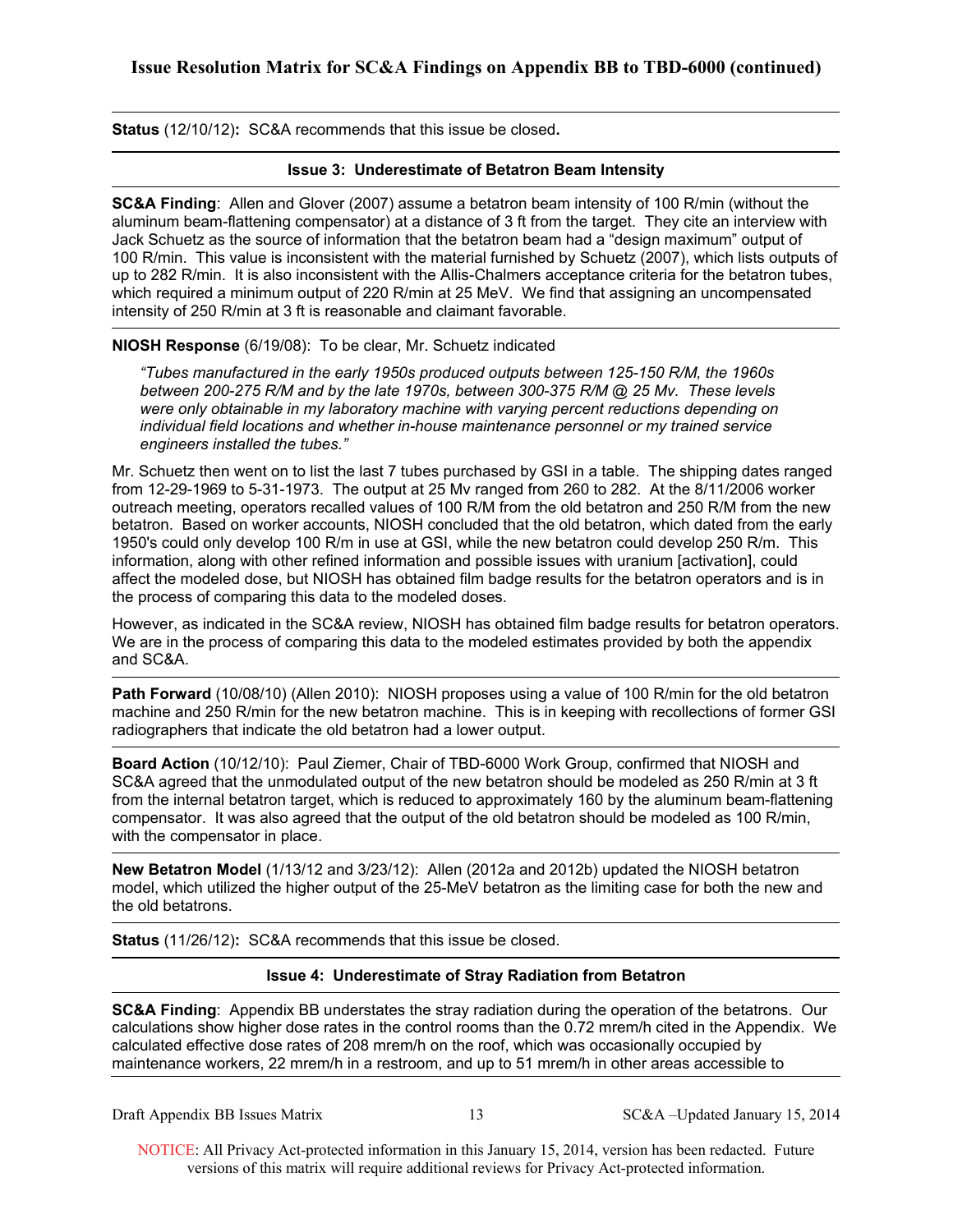workers while the betatron was in operation. The Appendix ignores neutrons generated in the betatron target, which make a minor but potentially significant contribution to the effective doses.

**NIOSH Response** (6/19/08): As indicated in the SC&A review, NIOSH has obtained film badge results for betatron operators. We are in the process of comparing this data to the modeled estimates provided by both the appendix and SC&A. The data includes an area dosimeter from the Betatron control room.

### **Path Forward** (10/08/10) (Allen 2010):

New Betatron Building:

- duration of exposure, time between exposures, etc.); Develop exposure scenarios for betatron x-ray examination, "shooting scenarios" (shooting angle,
- (working on the roof, occupying the rest room, etc.); Develop scenarios for potential worker exposures during betatron operations "worker scenarios"
- Develop a model of the betatron building using new dimension information and "calibrate" the model using the 80 Ci Co-60 source survey;
- Determine dose rate at various locations associated with "worker exposure scenarios" from each of the "shooting scenarios" and include the betatron control room as one location; and,
- room. Combine dose rates from various combinations of "shooting scenarios" into realistic combinations consistent with a heavy utilization but not to exceed 10 mrem per 168 hours in the betatron control

### Old Betatron Building:

Similar path forward for the Old Betatron except "worker exposure scenarios" change and there is no "calibration" survey.

**SC&A Reply** (7/23/11)**:** Before assuming that the dose inside the betatron control room did not exceed 10 mrem per 168 hours, NIOSH needs to establish the following:

- Was film badge No. 001, called "BETATRON CTL," in fact kept in the betatron control room?
- Since there were two betatrons operating at the time, in two separate buildings, do we know which of the two control rooms housed this badge?

Absent any records or worker testimony, we do not agree that this is a correct, claimant-favorable assumption on which NIOSH should base its exposure model.

We also question the assumed MDL of 10 mrem, based on the following observations by Joseph Zlotnicki, CHP (former Landauer official, currently member of SC&A staff):

*Following is my opinion regarding the Landauer film dosimetry MDL for high energy photons. (>250 keV).* 

*While a film dosimeter can readily measure 10 mrem of low energy photons, it is a much more difficult task once the photon energy reaches a few hundred keV or above. The over-response of* 

*the film emulsion to x-rays around 40 keV by a factor of 30 was a blessing and a curse for film badge dosimetry and was one of the reasons that film has largely been replaced.* 

*It is very difficult to say what the MDL would be for high energy photons, but it almost certainly was higher than 10 mrem, even on a good day. Below are some of the factors that one would need to consider in deriving the MDL. Note that some items are systematic and some vary day to day and person to person:* 

 *Film type* 

Draft Appendix BB Issues Matrix 14 SC&A –Updated January 15, 2014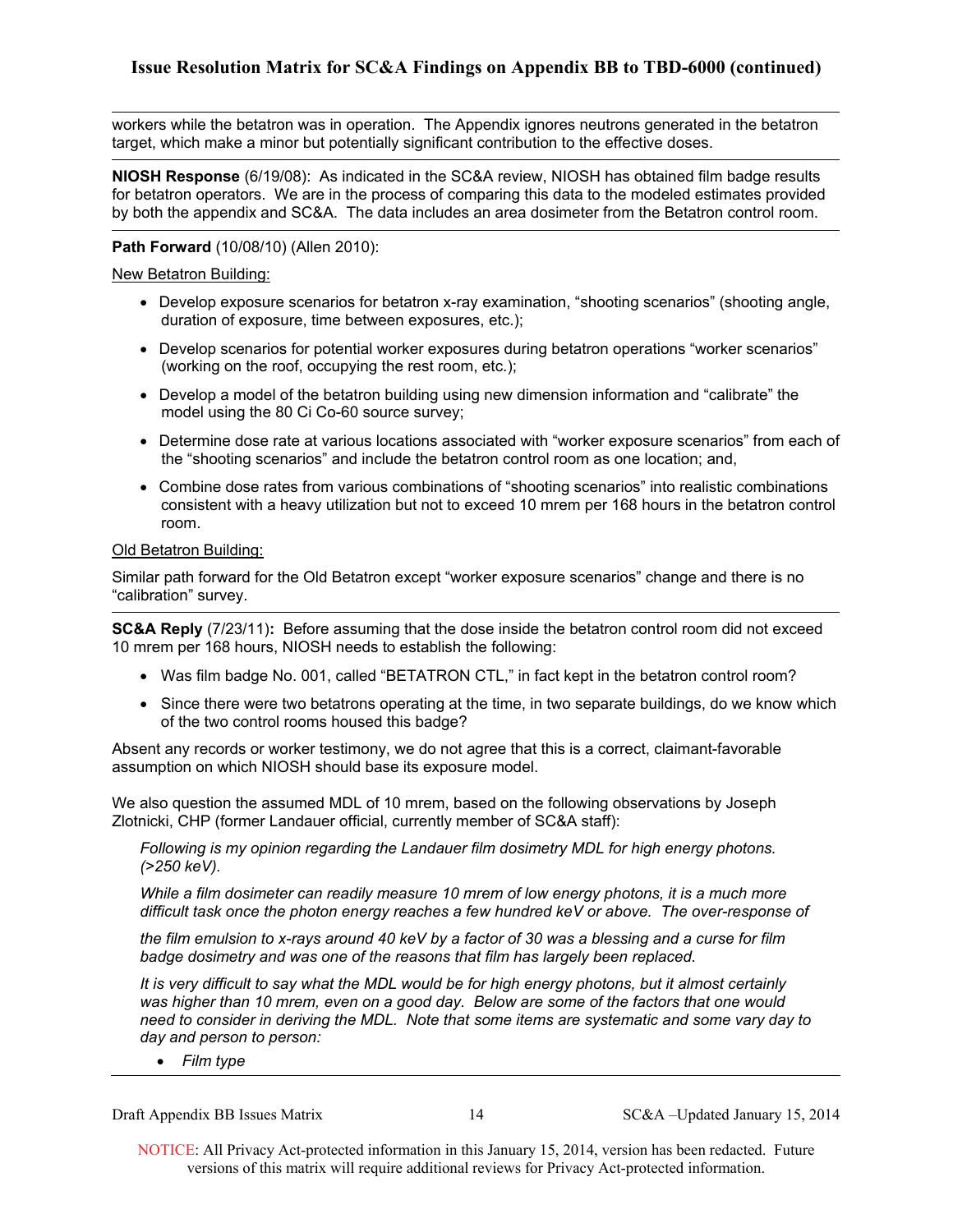- *Base fog (age since manufacture and storage conditions)*
- *Processing*
- *Storage during the issuance period*
- *Background radiation levels*
- *Storage and handling of background, calibration and control film*
- **•** Densitometer calibration, sensitivity and step size per density unit
- *Calibration methods, energy and lowest dose point*
- *Rounding and truncation preference*
- *Film holder design*
- *Wear location on body (backscatter)*

*As can be seen, there are numerous sources of variation. Based on my experience, a single click (i.e. the smallest quantum of dose) on a good densitometer would have been on the order of 15 mrem for high energy photons. Remember, the assigned dose is determined by subtracting two numbers that are derived from the density on the user film and the density on the background or "blank." The subtraction was probably done in terms of dose, not density, however. In other words, the density on the two films being compared was converted to dose and subtracted in the dose, not density, domain.* 

*Other film system reviews have recommended using 40 mrem as the MDL, including the National Research Council report on atmospheric testing and ORAU reports on DOE sites. This might be a little high for Landauer's system, but 20 mrem to 30 mrem might be a better choice than 10 mrem for high energy photons.* 

**NIOSH Response** (10/04/11): Macievic (2011) prepared a report entitled "Evaluation of the Response of Film Badges to High Energy Photons."

**SC&A Reply** (10/28/11): Anigstein et al. (2011) issued a memo reviewing Macievic 2011. We concluded that the Landauer film badge dosimetry reports for GSI during the 1963–1966 time period are comparable in accuracy to reports of other film dosimeters used at other facilities during that era, and are also comparable to current dosimetry practices.

**NIOSH Response** (1/13/12): Allen (2012a) assessed the exposures of the layout man working just outside the entrance to the New Betatron Building. The analysis utilized 15 betatron/object geometries, then selected two geometries that would result in a dose of 10 mrem/week at the assumed film badge rack location, assuming the use of a control badge.

**SC&A Reply** (3/12/12): Anigstein and Olsher (2012) observed that Allen (2012a) assumed a lead shield between the New Betatron Building and the No. 10 Finishing Building that might have not been present prior to 1968, the date of a GSI application to amend their AEC license to permit the use of an 80-Ci <sup>60</sup>Co source. We found that (1) the betatron radiographic geometries are unrealistic and not necessarily representative of GSI operations; (2) there is insufficient evidence for the assumption of a betatron control badge; (3) the location of the film badge storage rack was not consistent with worker testimony.

**NIOSH Response** (3/23/12): Allen (2012b) revised the previous analysis, removing the lead shield, but retaining a thick steel shield. He also moved the location of the film badge rack, but retained other aspects of the analysis.

**SC&A Reply** (3/25/12): Anigstein and Mauro (2012a) observed that the external exposures to photon, neutron, and beta radiation assigned by NIOSH to the layout man were 2- to 4-fold lower than the limiting exposures proposed by SC&A. We found that the revised NIOSH MCNPX model placed the film badge rack at a greater distance from the control room but separated by only an air-filled space, neglecting

| Draft Appendix BB Issues Matrix |  |  |  |
|---------------------------------|--|--|--|
|---------------------------------|--|--|--|

15 SC&A –Updated January 15, 2014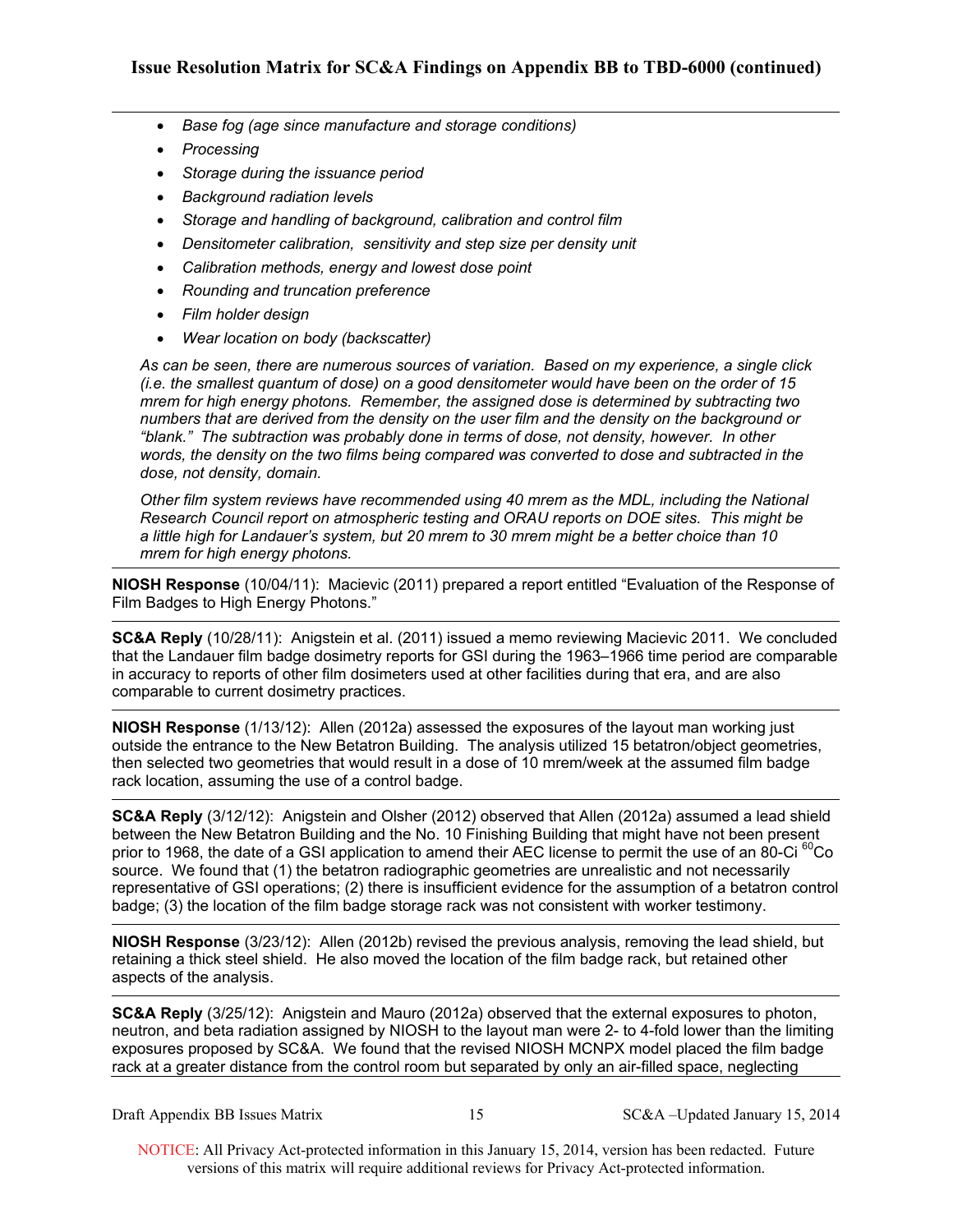interior walls and intervening equipment. This would increase the exposure rate at the location of the rack and thus suppress the calculated exposures of the workers. We found a lack of realism in assigning

doses to the layout man for 1953–1966 based on exposure to stray radiation from the new betatron, since this machine was first installed near the end of 1963.

### **Board Action** (3/28/12):

SEC Issue 2: Incomplete Monitoring of Workers, 1964–1966, was discussed at the meeting of the Work Group on TBD-6000 on March 28, 2012. Paul Ziemer, the work group chair, summarized SC&A's position as "[U]sing reasonable bounding claimant-favorable assumptions and the latest calculations tools, . . . it is possible to reconstruct doses for the period January '64 to '66." Following a suggestion by David Allen and James Neton of NIOSH, with Robert Anigstein of SC&A concurring, the work group voted that this issue should be transferred to the Appendix BB issues matrix. In conclusion, Dr. Ziemer observed: That doesn't preclude an SEC in the later years, depending on how this comes out.

SEC Issue 6: Underestimate of External Exposure of Unmonitored Workers—the work group agreed that this issue should be transferred to the Appendix BB issues matrix.

SEC Issue 8: Incomplete Model Used for Exposure Assessments––the work group agreed that this issue should be transferred to the Appendix BB issues matrix.

**SC&A Observation** (10/11/13): At the October 11, 2013 W-G meeting, NIOSH agreed to contact Landauer to confirm our information that, during the period of GSI operations, the control film badge was always reported as *M*, regardless of the actual dose recorded on the badge.

**NIOSH Communication** (11/05/13): In an e-mail message to members of the Work Group on TBD-6000, Neton (2013a) reported that Stu Hinnefeld, the director of DCAS, had communicated with Craig Yoder, a Senior Vice-President at Landauer. As reported by Mr. Hinnefeld, Dr. Yoder stated that:

- Pieces of film were kept at Landauer from each batch of film to be used as internal controls.
- When a set of customer films were returned, internal controls from that batch of film were included in the development and reading process.
- Optical Density (OD) from internal controls is subtracted from the OD of all customer badges.
- During the 1960s, ODs of customer badges are converted to units of dose.
- The customer control result in mR is subtracted from all customer badges, including customer control. Customer control is reported as *M*.
- For example, if a customer control read 30 mR after subtraction of internal control, it would it be reported as *M*.
- If the customer control read 50 mR or higher, the customer would be told what it read and what value had been subtracted from all customer badges, but the customer control would still be reported as *M*.

Based on Landauer's practice of subtracting the control badge result from itself, the NIOSH proposed method for bounding exposures to betatron workers at GSI cannot be used. Thus, NIOSH proposes to adopt the limiting value for exposure to betatron operators proposed by SC&A, which does not rely on the use of film badge data.

**NIOSH Statement of Position** (12/19/13): During the meeting of the Work Group on TBD-6000, James Neton (NIOSH/DCAS) reiterated his earlier statement (Neton 2013a) that NIOSH agreed with SC&A's interpretation of the doses recorded on the control film badge dosimeter and thus considers the SC&A

Draft Appendix BB Issues Matrix 16 SC&A –Updated January 15, 2014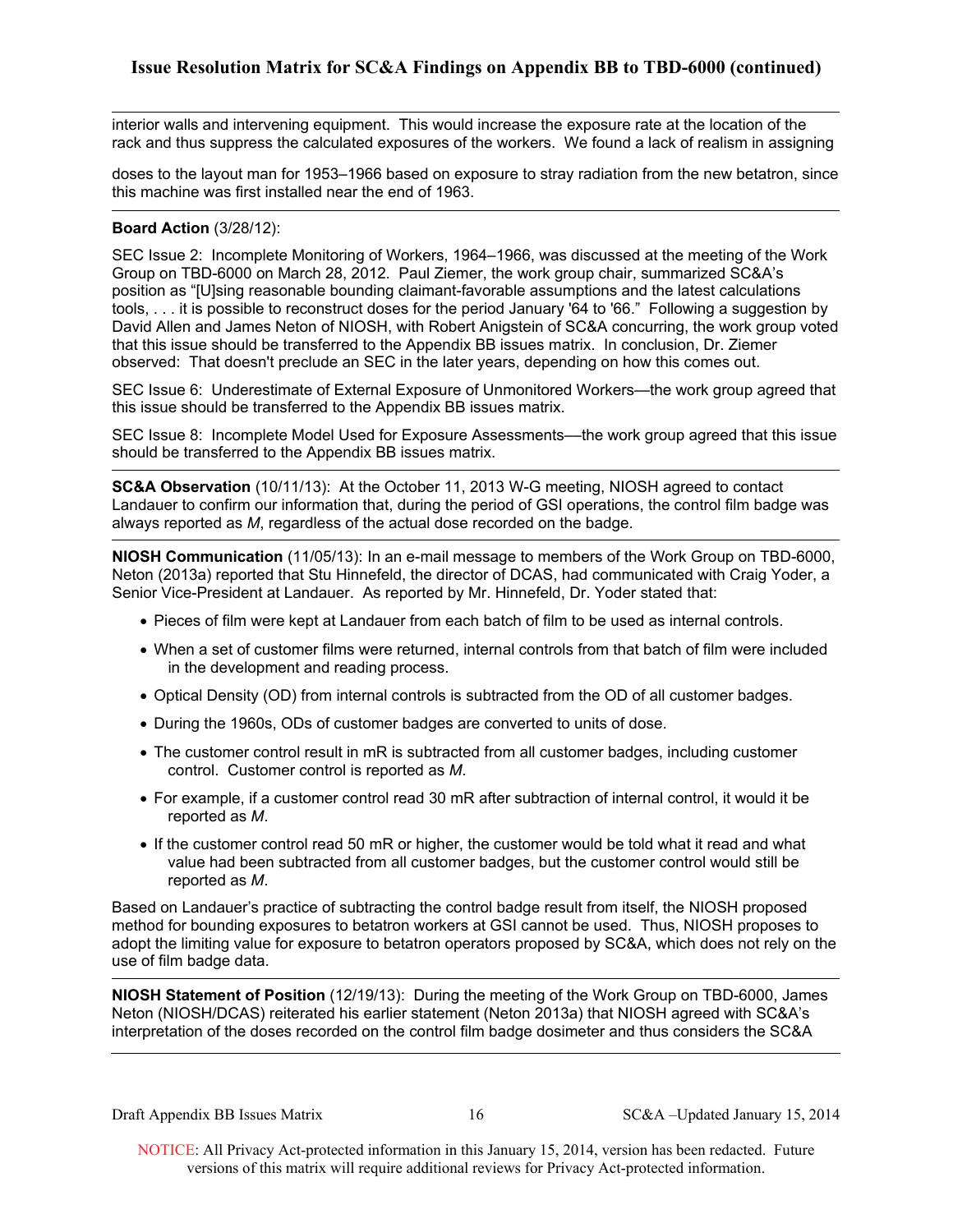model to be more appropriate to estimate worker exposure during the operation of the betatron in the New Betatron Building.

**SC&A Response (**1/12/14): Anigstein and Mauro (2014) presented an updated analysis of external exposures of GSI workers.

 **Status** (1/14/14)**: In progress**, pending revision by NIOSH of neutron doses to GSI plant workers and external exposures of the layout man.

### **Issue 5: Failure to Assess Other Radiography Sources**

**SC&A Finding**: Allen and Glover (2007) acknowledge the use of other radiography sources, notably <sup>60</sup>Co, but dismiss the doses from these sources, stating that the doses from the betatron would be more limiting. As shown in our analysis, an 80-Ci <sup>60</sup>Co source produced a dose rate of up to 960 mrem/h on the roof of the New Betatron Building, and rates of 12–16 mrem/h in other locations outside the building. Furthermore, stray radiation from a  $250$ -mCi  $^{60}$ Co source that was used in a lightly shielded structure could have produced dose rates in accessible areas of 9–17 mrem/h.

These rates are one to three orders of magnitude higher than the stray radiation cited in the Appendix.

**NIOSH Response** (6/19/08): As indicated in the SC&A review, NIOSH has obtained film badge results for betatron operators. We are in the process of comparing this data to the modeled estimates provided by both the appendix and SC&A. The data includes operators that indicated they used the sources.

### **Path Forward** (10/08/10) (Allen 2010):

GSI Co-60 sources (1962 on)

- Develop worker exposure scenarios–both radiography room and open area radiography
- Radiographers reported to wear film badges when working with isotopes
- Divide film badge readings into normal and incident readings (assume over 100 mr in a week is an incident)
- Determine frequency and amount of incident exposures and distribution of remaining doses.
- Reconcile "normal" film badge readings with radiographer exposure scenarios
- Add incident exposure based on frequency and amount of incidents

### X-ray Machines

- X-ray machine usage described as being infrequent.
- Radiographers wore film badges during betatron operations and source operations (when film badges were issued). A natural assumption is that they would have worn them for x-ray machine operations as well.
- examined. It is not realistic to believe it would be routinely pointed at a nearby individual. • Photon beam from an x-ray machine is directional and pointed at a piece of equipment being
- steel. Compare dose rates to other sources to determine if further analysis is necessary.<br>Ra-226 sources • Develop model to determine exposure rate from machine photon leakage and backscatter from

SC&A presented a model for exposure from a 500-mg Ra-226 source using a fishpole technique. In the model it is assumed the radiographer holds the source for the duration of the exposure. The technique is sometimes performed in that manner but cannot be performed for very long durations because variance in the position of the source will affect the clarity of the radiograph. Therefore, the technique requires the radiographer to hold the source very steady for the duration of the exposure. The fishpole technique can

Draft Appendix BB Issues Matrix 17 SC&A –Updated January 15, 2014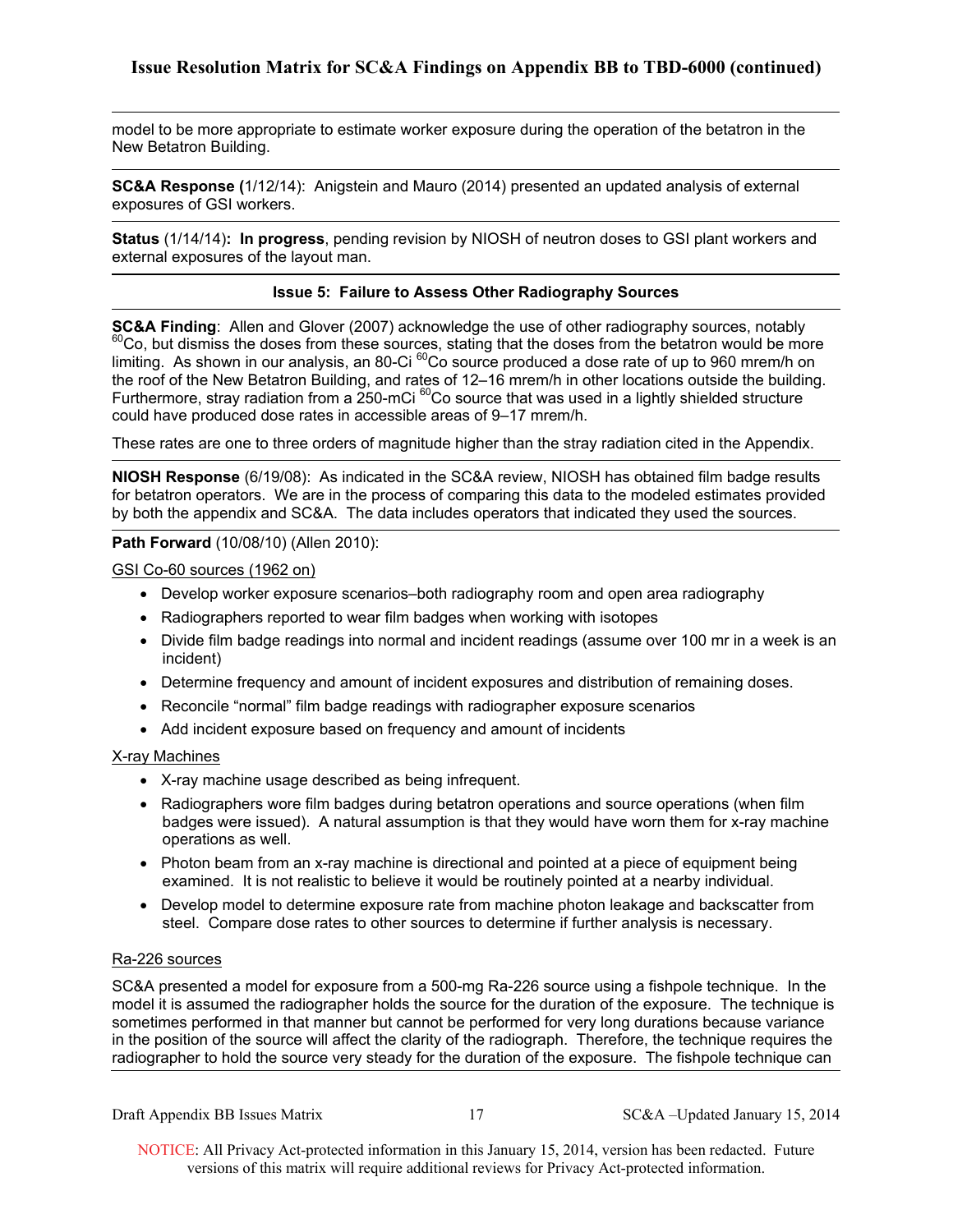also be used as a technique to move the source from the shielded container and placing it in a location for the x ray. In both cases, a one minute duration is not unrealistic.

A former GSI worker remembered seeing a pole he believed to be the fishpole for radiography and estimated its length to be 12 feet. The purpose of the pole is to increase the distance between radiographer and source. The estimate of the source being 1 meter from the radiographer leaves nine feet remaining and defeats the purpose of using a pole. It is more realistic to believe the radiographer is in the middle of the length of pole or near the opposite end from the source. The middle of the pole would represent a six foot distance and the calculation performed by SC&A would change from 28 rem per year to approximately 7 rem per year. Also, the calculation assumes one person performs all the radiography at the site. It is likely that duties were shared and this dose can be at least divided by two to represent at least two radiographers.

### St. Louis Testing Sources

St. Louis Testing was contracted to perform some radiography at GSI. The individual that indicated he did this work discussed using a 10 curie Co-60 source outdoors to examine Westinghouse casings. He indicated the exposures took one week and a half a day (180 hours). He also indicated a boundary was delineated at the 2 mr/hr point and 2 radiographers kept the area under constant surveillance. Lastly, he indicated that 10 of these exposures were performed over a six month period. For a typical work week of 65 hours, a GSI employee would be on site for approximately 69.6 hours of each exposure. If at the radiography boundary the entire time, it would equal 139 mrem of dose per shot. Multiplying that by 10 shots equals 1.39 rem of dose over that six month period. The other radiography remembered by the St. Louis Testing employee was the use of a 50 curie Ir-192 source to perform some repair shots in the repair area. The individual indicated that the Ir-192 showed more detail than the betatron and implied this wasn't used a lot because it caused more castings to be rejected.

The 50 curie Ir-192 source would produce a dose rate approximately 1.8 times higher than a 10 curie Co-60 source, reducing the duration of the exposure necessary to expose the film. Repair shots would concentrate on a particular area rather than the overall casting. This would allow the source to film distance to be reduced and further shorten the duration of the shot. Lastly, the St. Louis Testing employee implied few shots were performed with this source. Even though the source was stronger, the 2 mr/hr boundary would still be the standard used to delineate an area. Taken together, these pieces of information imply that number and duration of Ir-192 shots should be less than the Co-60 shots while the same 2 mr/hr boundary would be used. It should therefore be a bounding estimate to double the 1.39 rem estimate of the Co-60 source to account for dose from the Ir-192 source.

**SC&A Reply** (7/23/11): There are no data on radiation exposures from May 1962, when the two <sup>60</sup>Co sources were procured, until mid-November 1963, when the Landauer film badge monitoring began. Since the latter date coincides with the installation of the new betatron (transferred from the closed GSI facility in Eddystone, Pennsylvania), exposure conditions were most likely different during the Landauer period. For instance, the expanded use of the betatrons might have led to a *decrease* in the use of sealed sources and thus a lower frequency of incidents. Consequently, it would be inappropriate to apply a model based on the frequency of incidents during the Landauer period to an earlier time.

We agree that workers would not routinely be exposed to the direct beam from the x-ray machines. However, **Fig. 2018**, a former GSI betatron operator, reported at least one incident in which the x-ray machine was activated with workers in the room (Anigstein 2010b). Although he was one of the exposed individuals and, as a betatron operator, was presumably wearing his film badge, non-radiographers not wearing film badges could also have been accidentally exposed in this or other incidents of which neither NIOSH nor we have any knowledge.

Allen (2010) is incorrect in characterizing the calculation of exposures of radiographers from <sup>226</sup>Ra sources, performed by SC&A (Anigstein 2010a), as a *model*. As stated in our report, "Although we cannot construct a plausible bounding exposure scenario for the exposure of a worker performing <sup>226</sup>Ra radiography with the fishpole technique, we can perform a *sample* 

Draft Appendix BB Issues Matrix 18 SC&A –Updated January 15, 2014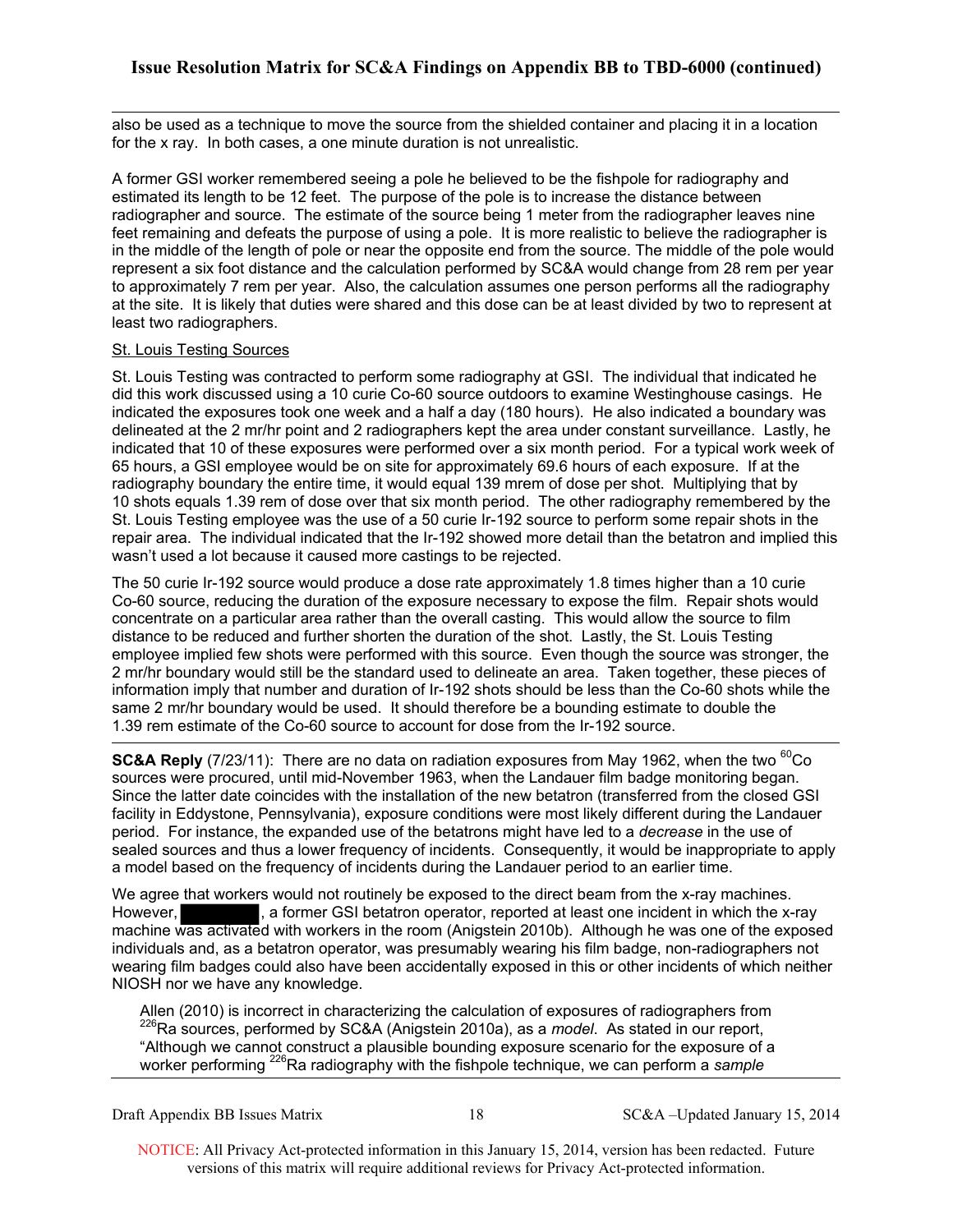*calculation* [italics added] to indicate the potential exposure from such a source." We agree that one former worker recalled walking past the area used for the sealed-source radiography and seeing a pole leaning against the wall that he estimated to be 12-ft long, which he *assumed* was used in the fishpole technique. More reliable information was provided by , who performed such radiography. He stated that the pole was 4-6 ft long, and that the exposed source was 4–6 ft from his body (Anigstein 2010b). Mr. was interviewed after Anigstein (2010a) performed the sample calculation. Given the range of distances recalled by Mr. we believe that a claimant-favorable distance would be 132 cm (122  $=$  4 ft $+$  10 [distance from skin to center of torso] = 132).

There is no basis for dividing the exposure among two radiographers. If 10 exposures were performed per shift, these could be accommodated by one worker using a single source if the average exposure was less than, say, 45 minutes. If the exposures were longer, the same worker could set up one exposure, then use the second radium source to set up another exposure in a different location. Distributing the work among two radiographers is not based on factual data and is not claimant favorable.

We do not agree with the estimated exposures of GSI workers from radiography performed by St. Louis Testing. As stated by Anigstein (2010a, PA-cleared version):

<sup>60</sup>Co sources possessed by GSI. *Mr. Sinn [of St. Louis Testing] later explained that he meant that there was one radiographer on each shift. . . With only one radiographer on duty, there would have thus been times when the area was unattended while he took necessary breaks. Some GSI workers could have intruded into the exclusion area and received exposures from these sources that were greater than those from the 260 and 280 mCi* 

**NIOSH Report** (8/10/11): Allen (2011b) calculated the radiation exposures of radiographers and nonradiographers to <sup>226</sup>Ra during 1953–1962. The assessment of doses to radiographers divided the radiography among two workers, and used the average distance and exposure duration cited by , a GSI radiographer from that era. The resulting dose rate was 3,573 mrem/y. A maximum dose of 1,353 was assigned to nonradiographers. For 1962–1966, a maximum annual dose of 2,671 mrem/y was assigned to GSI radiographers, based on their working with St. Louis Testing at the GSI site; a maximum dose rate of 1,348 mrem/y—from the use of GSI-owned  $^{60}$ Co sources—was assigned to nonradiographers during the same time period.

**SC&A Reply (**9/15/11): Anigstein (2011a) estimated the annual exposure of a radiographer positioning and removing <sup>226</sup>Ra sources before and after each radiographic exposure to be 9.39 R/y. The analysis assumed that the  $^{226}$ Ra radiography would be performed by a single radiographer. The shortest distance to the source and the longest exposure duration, based on information from Mr. assessment. However, we had insufficient information to estimate the doses to the radiographer during the radiographic exposures, or to nonradiographers from the use of  $^{226}$ Ra sources. We estimated an exposure of 2.8 R/y of GSI radiographers to St. Louis Testing sources at the GSI site, which is numerically similar to Allen's (2011b) 2.67 rem/y. However, we did not agree with the lower dose of 1.35 rem/y Allen assigned to nonradiographers.

10/20/11: Anigstein (2011b) interviewed two former GSI workers and two former GSI contractors. Based on the information acquired from these interviews, we updated our assessments of exposures to portable radiation sources. We used three independent approaches to estimate exposures of radiographers to  $^{226}$ Ra sources. First, we extrapolated the 4.5 years of dose records of Mr. radiography only on weekends, to a full-time radiographer and derived annual doses of 9–20 rem/y, depending on how frequently had worked. Next, we performed an MCNP analysis of the exposures inside the radiographers' office in the radiographic facility in No. 6 Building and added the results to the previously estimated exposure from handing the source before and after radiography, obtaining a total exposure of 9.69 R/y. Finally, we noted the statement in the initial GSI application for an AEC license, that the applicable AEC dose limits during the previous 10 years were never exceeded. These annual limits were 15 rem/y in 1953–54, and 12 rem/y after 1954. Since the AEC limits

Draft Appendix BB Issues Matrix 19 SC&A –Updated January 15, 2014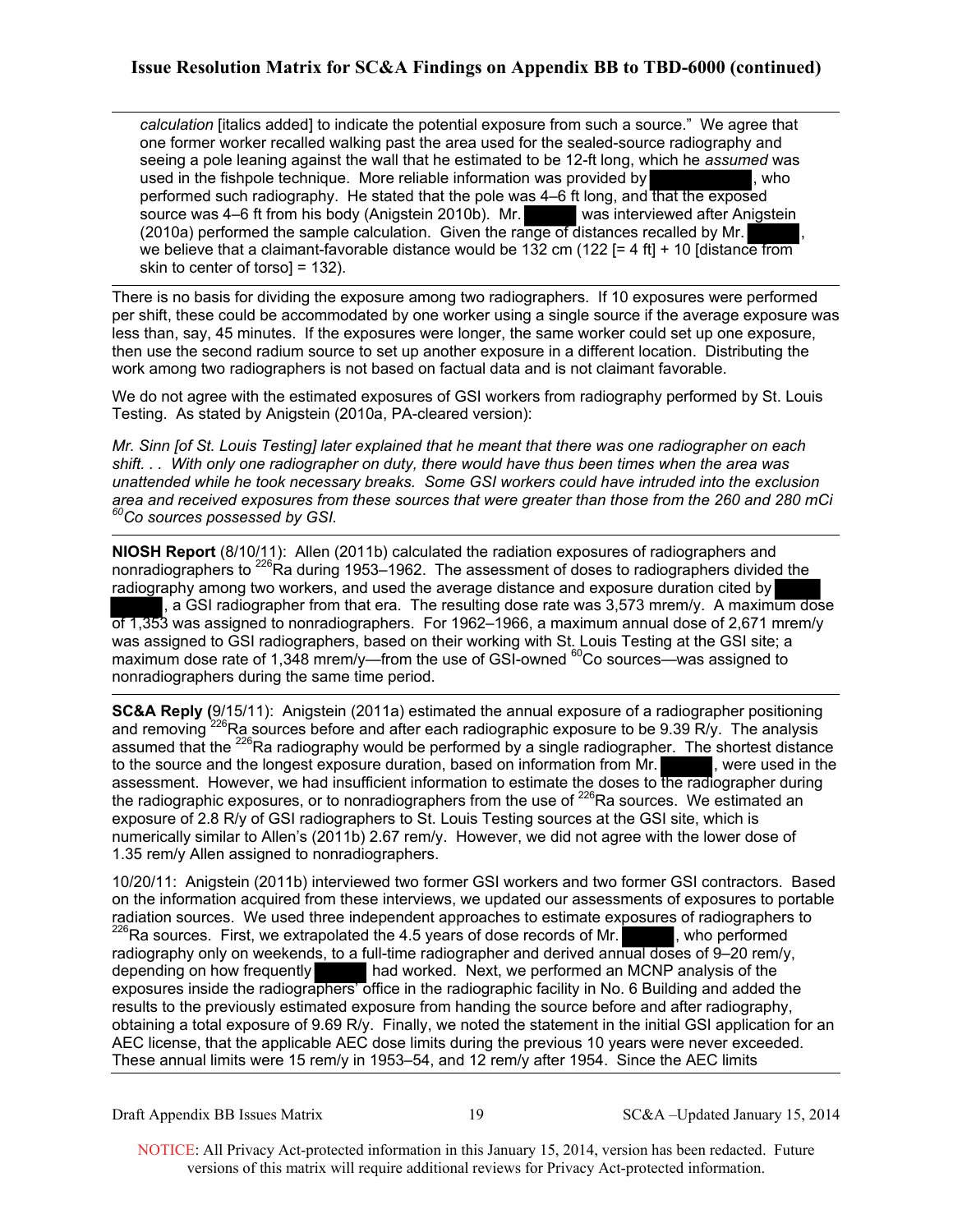encompass or overlap the other two dose estimates, we recommend that these limits be used to bound the doses during these two respective time periods.

**Board Action** (3/28/12): SEC Issue 3: Lack of Documentation. At the meeting of the Work Group on TBD-6000 on March 28, 2012, the work group chair, Paul Ziemer, observed: "This has to do with the bounding in post-radium era. SC&A agrees with NIOSH that bounding can be done and recommend moving this to Appendix BB and closing." The work group voted that this issue should be closed and moved to the Appendix BB issues matrix.

**SC&A Observation** (12/18/13): The Work Group has accepted NIOSH's proposed triangular distributions of doses from external exposure to radiographers during the Radium Era, and an exposure of administrative personnel of 571.5 mR/y. At the 10/11/13 Work Group meeting, NIOSH agreed to accept SC&A's finding that the upper limit of the distribution remain at 15 rem/y until 1/01/1961, when the revised 10 CFR 20 limits went into effect.

**Status** (12/18/13)**:** SC&A recommends that this issue be closed.

### **Issue 6: Neglect of Skin Dose**

**SC&A Finding**: Appendix BB ignores the skin dose from beta radiation from activated steel. Our analysis yielded doses of about 2 rads/y to bare skin from beta radiation from irradiated steel.

**NIOSH Response** (6/19/08): As indicated in the SC&A review, NIOSH has obtained film badge results for betatron operators. We are in the process of comparing this data to the modeled estimates provided by both the appendix and SC&A. The modeled beta dose and photon dose are linked and so the beta dose can adjusted to the film badge data by using the model.

**SC&A Reply** (7/23/11): Although Allen (2010) discussed plans for modeling the activation of steel, the "Path Forward" does not mention calculation of skin dose.

**NIOSH Report** (1/13/12): Allen (2012a) listed the dose rates from natural uranium metal, which were taken from SC&A 2008, and which included the contribution of activation and fission products. He also calculated skin doses to the betatron operator and the layout worker from residual activity in HY-80 steel following betatron irradiation, using the results of earlier SC&A calculations.

**SC&A Reply** (3/12/12): Anigstein and Olsher (2012) recalculated the doses from irradiated uranium, using the current version of MCNPX—SC&A (2008) had utilized an earlier beta version (26e) released in November 2007. Our new analysis indicated a slight decrease in the beta dose; the results cited by Allen (2012a) are claimant favorable and in sufficiently close agreement with our later analysis. However, we found that Allen's use of our earlier calculations of residual nuclides in HY-80 steel markedly underestimate these activities and the resulting doses to the skin when compared to results obtained with the current MCNPX version 27e.

**Board Action** (3/28/12): SEC Issue 9: Underestimate of Beta Dose. At its meeting on March 28, 2012, the Work Group on TBD-6000 agreed that this issue should be transferred to the Appendix BB issues matrix.

**NIOSH Report** (10**/**10/13): Allen (2013f) reconstructed ß doses to skin, using MCNPX input files furnished by SC&A in 2010. He then compared these results to those presented by Anigstein and Mauro (2013d) and found differences that could not be accounted for.

**SC&A Reply** (12/05/13): Anigstein and Mauro (2013f) presented an updated analysis of doses to the skin of betatron operators.

Draft Appendix BB Issues Matrix 20 SC&A –Updated January 15, 2014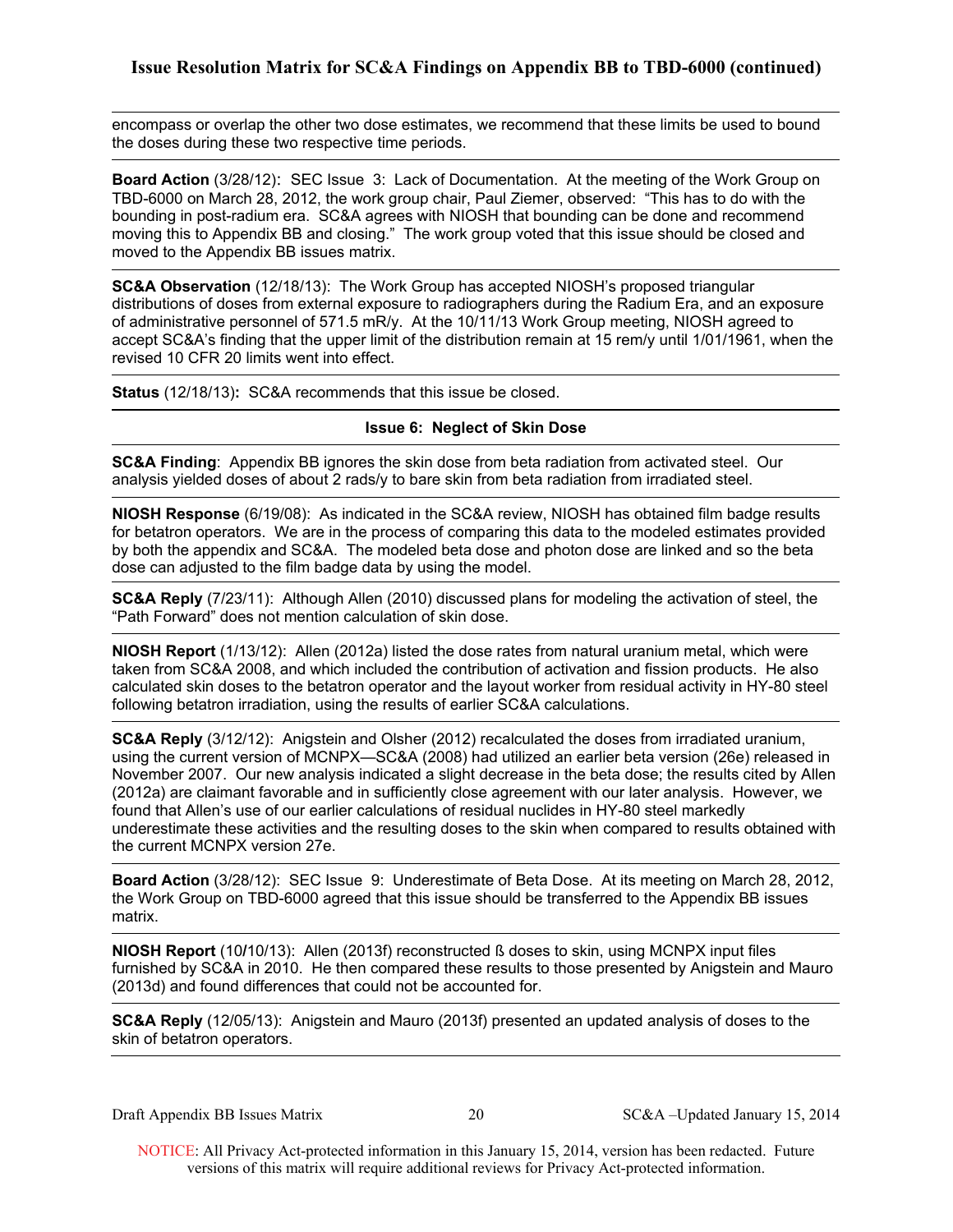**NIOSH Statement of Position** (12/19/13): During the meeting of the Work Group on TBD-6000, David Allen (NIOSH/DCAS) stated that NIOSH was able to reproduce the SC&A skin dose calculations, based on MCNP results provided by SC&A, either exactly or to within one digit, which results from round-off error. NIOSH will use these results to assign skin doses to GSI workers.

**Status** (1/14/14)**: In progress**, pending NIOSH revision of skin doses.

### **Issue 7: Underestimate of Exposure to Activated Betatron Apparatus**

**SC&A Finding**: Appendix BB assigns an initial exposure rate of the betatron operator of 15 mR/h from activation products in the betatron apparatus, based on a measurement reported by Schuetz (2007) at 6 ft (183 cm) from the betatron target. This exposure rate would apply only if the operator were located 6 ft from the betatron during the setup period. Such an assumption is inconsistent with the calculation of

dose rates from the handling of irradiated steel or uranium, which assumes that the betatron operator spent one half of the setup time at a distance of 1 ft (30 cm) from the metal and the rest at 1 m.

Assuming, as we did, that his distance from the betatron target ranged uniformly between 3 and 6 ft (61– 183 cm) would double his exposure rate.

**NIOSH Response** (6/19/08): As indicated in the SC&A review, NIOSH has obtained film badge results for betatron operators. We are in the process of comparing this data to the modeled estimates provided by both the appendix and SC&A.

**Path Forward** (10/08/10) (Allen 2010): A former Allis-Chalmers employee indicated that the betatron machine exhibited residual radioactivity causing an exposure rate of about 15 mr/hr in front of the machine six feet from the target. He further indicated that dose rate diminished to near zero within 15 minutes and that identical measurement behind the machine showed 1% of the forward readings. To investigate the source of this exposure, activation of several components was explored, as well as the possibility of some residual current in the accelerator causing this effect. No viable explanation for this phenomenon has yet been discovered. However, the Allis-Chalmers employee did not state the conditions that were associated with these measurements. If little air movement occurred it could be possible that the 15 mr/hr exposure rate was caused by air activation. Under those conditions, the activated air would exhibit the highest concentration where the beam was exposing the air and low concentrations behind the machine. The half-life of N-13 is approximately 2 minutes while that of O-15 is approximately 10 minutes. This does not necessarily correlate well with the dose rate diminishing to zero within 15 minutes. However, considering that some air movement would dilute the concentration and lower the dose rate, it appears to be a possible explanation for this dose rate measurement.

Air activation would cause an external dose from the air, not the machine. Operators exposed to this would be exposed in an isotropic geometry. The 511 keV photon would be easily detectable by the film badges worn by the operators. Therefore, residual radiation coming from the machine will not be considered a source of radiation exposure for the radiographers. Instead, air activation will be considered in the scenarios.

 the betatron after shutoff that was measured by Jack Schuetz when he was employed by Allis-Chalmers. **SC&A Reply** (7/23/11): We do not agree that air activation can account for the residual radiation from As was discussed by Robert Anigstein (SC&A) at the October 12, 2010, work group meeting, SC&A had calculated the exposure of the betatron operator from air activation, obtaining an estimated exposure of 6 µR per shift. It is not plausible that the 15 mR/h reported by Mr. Schuetz could be due to air activation.

We disagree with the decision, reported by Allen (2010), not to consider the residual radiation from the betatron as a source of exposure of the radiographers. We note that Mr. Schuetz's account is corroborated by the betatron instruction manual (Allis-Chalmers 1951), which warns users not to touch the betatron doughnut for at least 15 min after the machine is turned off, stating that the tube becomes

Draft Appendix BB Issues Matrix 21 SC&A –Updated January 15, 2014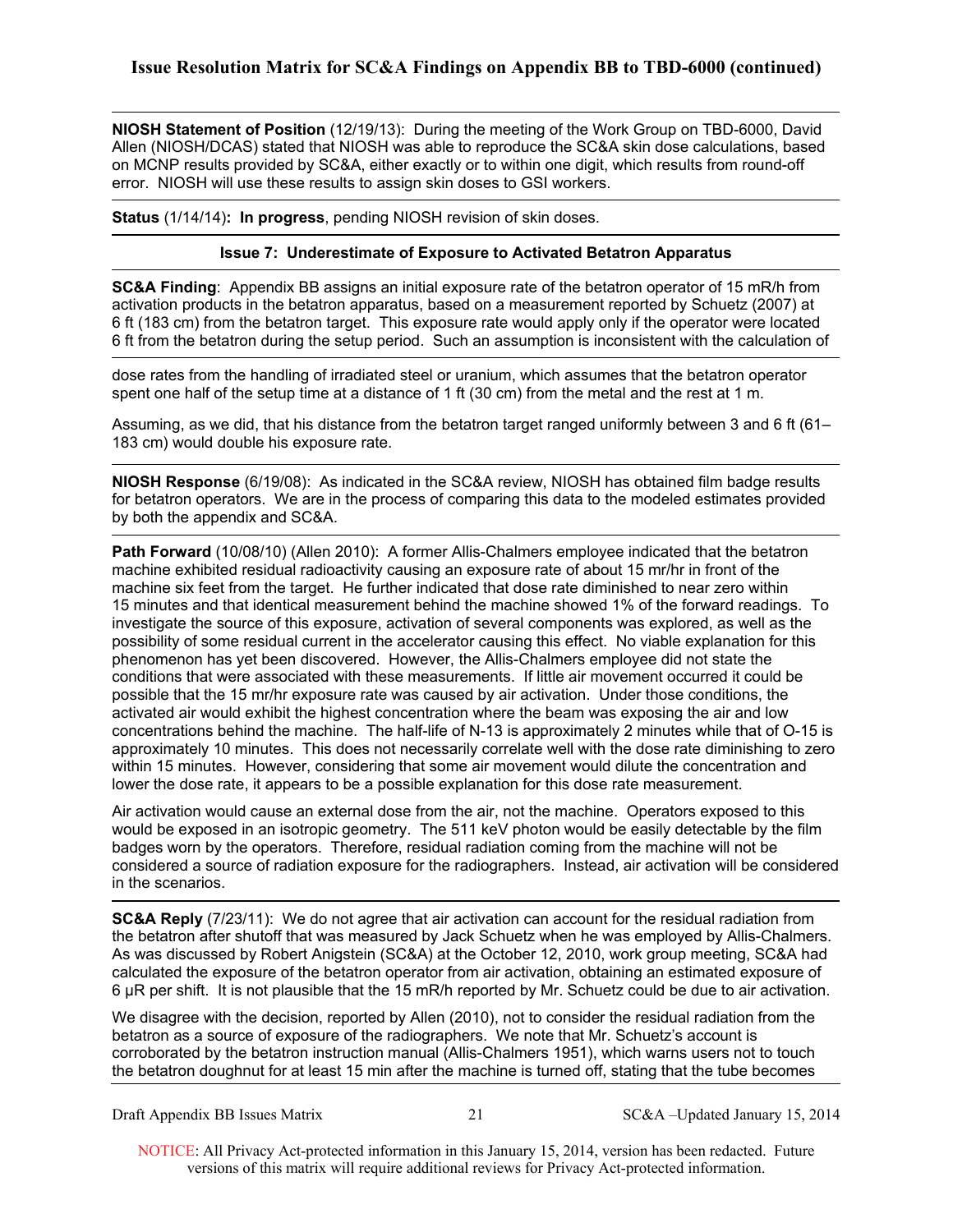"intensely radioactive" while generating x rays. Although our MCNPX analysis could not replicate this phenomenon, our simplified model of the betatron most likely did not include all materials in the doughnut tube nor did it include the magnets and surrounding structures. Thus, the analysis does not invalidate Schuetz's data.

The fact that elevated exposures were, for the most part, not found in the film badge dosimetry data also does not invalidate these observations. SC&A (2010) stated:

*The response of film badges worn by GSI workers was highly dependent on the energies and angles of incidence of the photon radiation. This issue assumes particular significance when the exposure is in the posteroanterior (PA) orientation, as was the case for at least part of the time that the betatron operator was setting up the exposure of a steel casting and was exposed to residual radiation from the betatron apparatus. He would have his back to the instrument when he was marking the casting, using the remote controls to adjust the position of the betatron, and measuring the distance to the casting. According to ICRP (1997, table A.22), the ratio between the directional dose equivalent at a depth of 10 mm at 180° to that at 0° [H'(10,180°):H'(10,0°)] ranges from zero (i.e., < 0.005) for photon energies E ≤ 30 keV to 0.62 at E = 10 MeV.* 

**NIOSH Report** (1/13/12): Allen (2012a) examined various mechanisms that could explain the residual betatron radiation reported by Schuetz (2007) and concluded that the most likely cause was magnetic interference that could have caused a spurious reading on the survey meter.

**SC&A Response** (3/12/12): Anigstein and Olsher (2012) reexamined the possibility that the residual radiation consisted of low-energy x-rays that were partially shielded by the operator's body and would therefore not be registered on the film badge, normally worn in front, if his back was to the betatron apparatus. Our analysis showed that, in theory, the operator could have received an effective dose that was slightly higher than the MDA of the film badge, assumed to be 10 mrem/week. However, since the limiting photon dose was to either the layout man in 1963–1966, or to the radiographer using  $^{226}$ Ra in 1953–1962, the bounding photon exposures of GSI workers would not be affected by such radiation.

**Status** (7/28/12): SC&A recommends that this issue be closed.

### **Issue 8: Underestimate of Work Hours**

**SC&A Finding**: The authors assume that the GSI employees worked an average of 2,400 h/y. This estimate is contrary to the recollection of the workers, who remember working 50–80 h/week. The consensus estimate was 65 h/week, or 3,250 h/y. Such a value is reasonable and claimant favorable, and should be adopted as a default value for dose reconstruction.

**NIOSH Response** (6/19/08): As indicated in the SC&A review, NIOSH has obtained film badge results for betatron operators. We are in the process of comparing this data to the modeled estimates provided by both the appendix and SC&A. Since the film badges measure the dose received over the course of a week, the amount of time taken to receive that dose would no longer be relevant.

**Path Forward** (10/08/10) (Allen 2010): Operators provided an estimate of typical work hours different than that utilized by the appendix (3250 hrs per year). The path forward addresses revising the model taking all new information into account and including the operator's estimate of work hours.

**Board Action** (10/12/10): Paul Ziemer, Chair of TBD-6000 Work Group, noted that there is agreement on the length of the work week among NIOSH, the WG, and SC&A.

### **Status** (10/12/10)**: Closed**

Draft Appendix BB Issues Matrix 22 SC&A –Updated January 15, 2014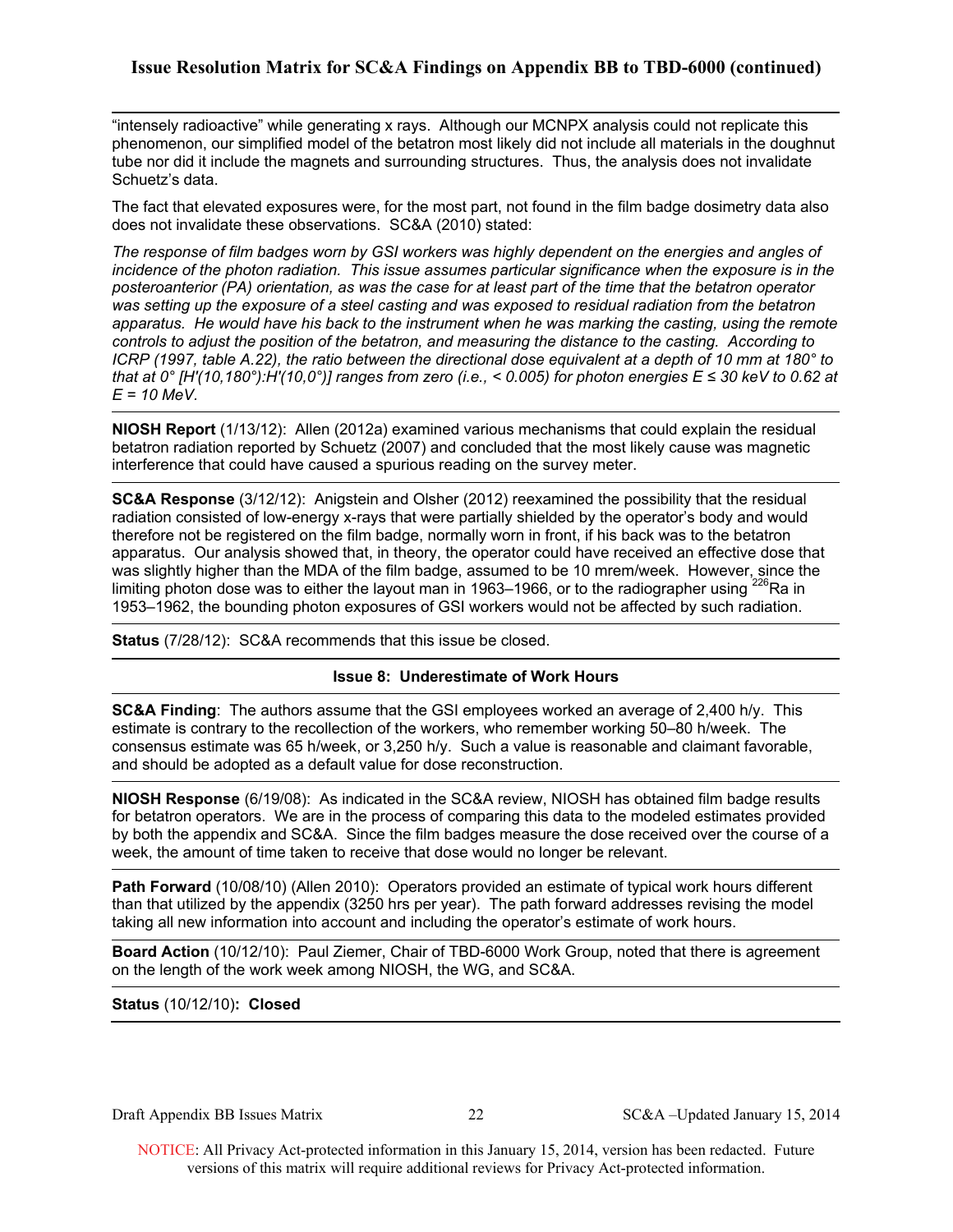### **Issue 9: Mischaracterization of Steel Work Practices**

**SC&A Finding**: According to Appendix BB, "The overall estimate for Betatron x-ray of steel is: 30 minutes setup with no dose; one hour Betatron x-ray exposure due to skyshine at 0.72 mR/hr; and, 30 minutes takedown." Such a description is at variance with a report prepared by former GSI workers that indicates repeated exposures of the same casting, with 12–15 minutes between exposures. Since both the steel and the betatron were activated from previous exposures, there was no setup period with no dose. Furthermore, most exposures were of a few minutes' duration, which reduced the time in the control room, where the exposure rates were relatively low, and increased the number of times during the day that the operators were exposed to the steel and the betatron.

**NIOSH Response** (6/19/08): As indicated in the SC&A review, NIOSH has obtained film badge results for betatron operators. We are in the process of comparing this data to the modeled estimates provided by both the appendix and SC&A. Since the film badges measure the dose received while performing this work, the exact exposure scenario is no longer important.

**Path Forward** (10/08/10) (Allen 2010): The path forward states that NIOSH will revise the model using new exposure scenarios [see Issue 4, above.]

**NIOSH Report** (1/13/12): Allen (2012a) utilized a mix of long and short betatron radiographic exposures, as well as a layout-man exposure scenario.

**SC&A Response** (7/28/12): We agree that the timing and exposure durations are consistent with information furnished by former GSI workers.

**Status** (7/28/12): SC&A recommends that this issue be closed.

### **Issue 10: Errors in Calculating Dose Rates from Uranium**

**SC&A Finding**: We have found errors in calculations that lead to a significant overstatement of the dose rates from uranium presented in Appendix BB. The Appendix lists a dose of 21.7 mrem during the first 30 min following irradiation. Our model yields a dose of 1.4 mrem, using the same assumptions regarding the duration of the radiographic exposure, the duration of the worker's exposure, and his distances from the metal. Since the dose rates in the Appendix are not scientifically correct, they should not be used as the basis of dose reconstructions of exposed workers.

**NIOSH Response** (6/19/08): To the extent modeled doses are used, any errors in this calculation will be corrected. However NIOSH has obtained film badge results for betatron operators. We are in the process of comparing this data to the modeled estimates provided by both the appendix and SC&A.

### **Path Forward** (10/08/10) (Allen 2010):

Uranium activation and fission products

- Assume four one hour shots per uranium ingot or slice
- Determine dose rates from activation and fission products and add to natural activity of uranium metal

**NIOSH Report** (1/13/12): Allen (2012a) calculated doses from photon and neutron radiation from uranium following betatron irradiation, using an MCNPX input file furnished by SC&A.

**SC&A Response** (3/12/12): Anigstein and Olsher (2012) reviewed Allen's (2012a) results and found the following issues with his calculations: (1) failure to adjust the source to object distance, as we did in subsequent calculations (SC&A 2008); (2) the use of 1-minute time steps, which do not properly model the rapidly decaying residual nuclides; (3) the use of MCNPX version 26e, released as a beta version in November 2007, rather than the current version, released in March 2011. These calculations will not

Draft Appendix BB Issues Matrix 23 SC&A –Updated January 15, 2014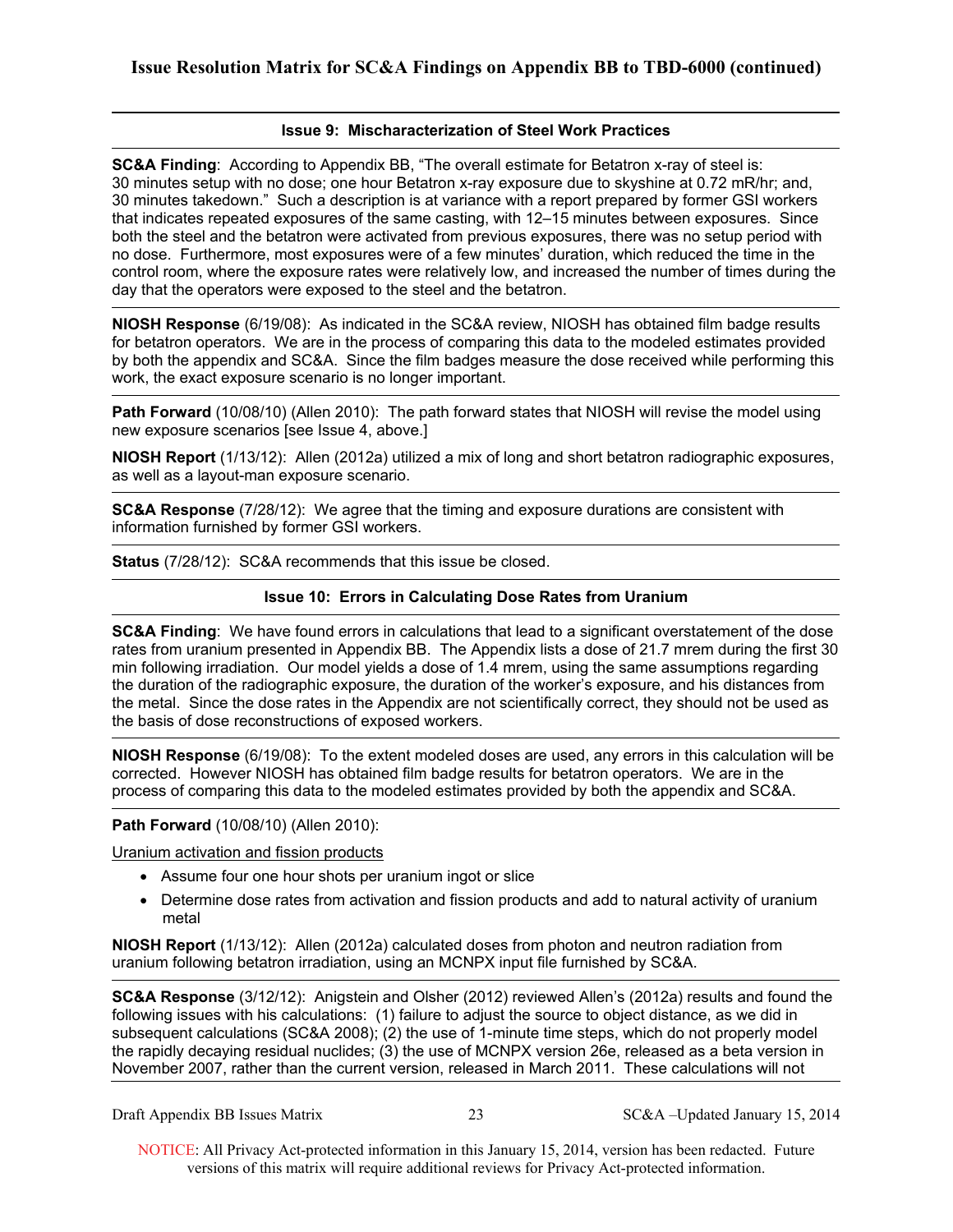affect the bounding photon dose, since the betatron operator would still not be the maximally exposed individual; however, they could lead to an increase in the neutron dose, since the betatron operator is the only individual addressed by the analyses who was exposed to neutron radiation prior to 1963.

**SC&A Observation** (12/18/13): SC&A is revising its earlier analysis of the betatron operators' neutron dose from irradiated uranium. We will report the doses in a memo to the work group later this month, and will share our MCNPX and other files with NIOSH.

1/12/14: Anigstein and Mauro (2014) presented an updated analysis of neutron doses to the betatron operator during the radiography of uranium and during the handling of irradiated uranium.

 **Status** (1/14/14)**: In progress**, pending NIOSH revisions of its earlier calculations of neutron doses from irradiated uranium.

### **Issue 11: Underestimate of Doses to Other Workers**

**SC&A Finding**: Appendix BB states that workers who did not work in the betatron building and did not routinely handle steel or uranium within 2 h following the x-ray exposure should be assigned a "dose" rate of 0.72 mR/h. As discussed under Finding 4 (SC&A 2008), there were many situations in which these other workers could have been exposed to much higher radiation levels.

**NIOSH Response** (6/19/08): This finding appears to be a included in finding #4. As noted, NIOSH is in the process of evaluating the affect of film badge data on the exposure models presented by both the appendix and SC&A.

**Path Forward** (10/08/10) (Allen 2010): The path forward addresses developing new exposure scenarios based on all the information that has come to NIOSH since the appendix was approved.

1/13/12: Allen (2012a) stated that, in assessing doses from betatron operations, dose reconstructors will choose the most favorable exposure scenario (i.e., betatron operator or layout man) in each case.

**SC&A Response** (7/28/12): We agree that the most favorable exposure scenario should be applied in all dose reconstructions. The same procedure should be extended to reconstructing the doses from external exposure to sealed sources. If such instructions are included in the revised Appendix BB, we will recommend that this issue be closed.

**NIOSH Response** (5/06/13): Allen (2013c) proposed that an external exposure of 571.5 mR/y be assigned to administrative personnel.

**Board Action (**6/20/13): During a teleconference of the Work Group on TBD-6000, Work Group Chair Paul Ziemer stated his understanding that external dose of 571.5 mR/y be assigned only to administrative personnel who did not routinely work in the production areas, regardless of their job description. Jim Neton, Associate Director for Science, concurred with that opinion.

**NIOSH Reply** (8/21/13): Allen (2013e) proposed to extend the assignment of an external exposure of 571.5 mR/y to administrative personnel until the end of the covered period.

**SC&A Response** (10/06/13): Anigstein and Mauro (2013d) agreed with NIOSH about the assignment of photon exposures of administrative personnel, with the understanding that the resulting doses shall be assigned only if it can be conclusively established that the employee performed administrative functions, that the employee's work station was remote from the production areas of the plant, and that the employee did not frequently enter the production areas.

Draft Appendix BB Issues Matrix 24 SC&A –Updated January 15, 2014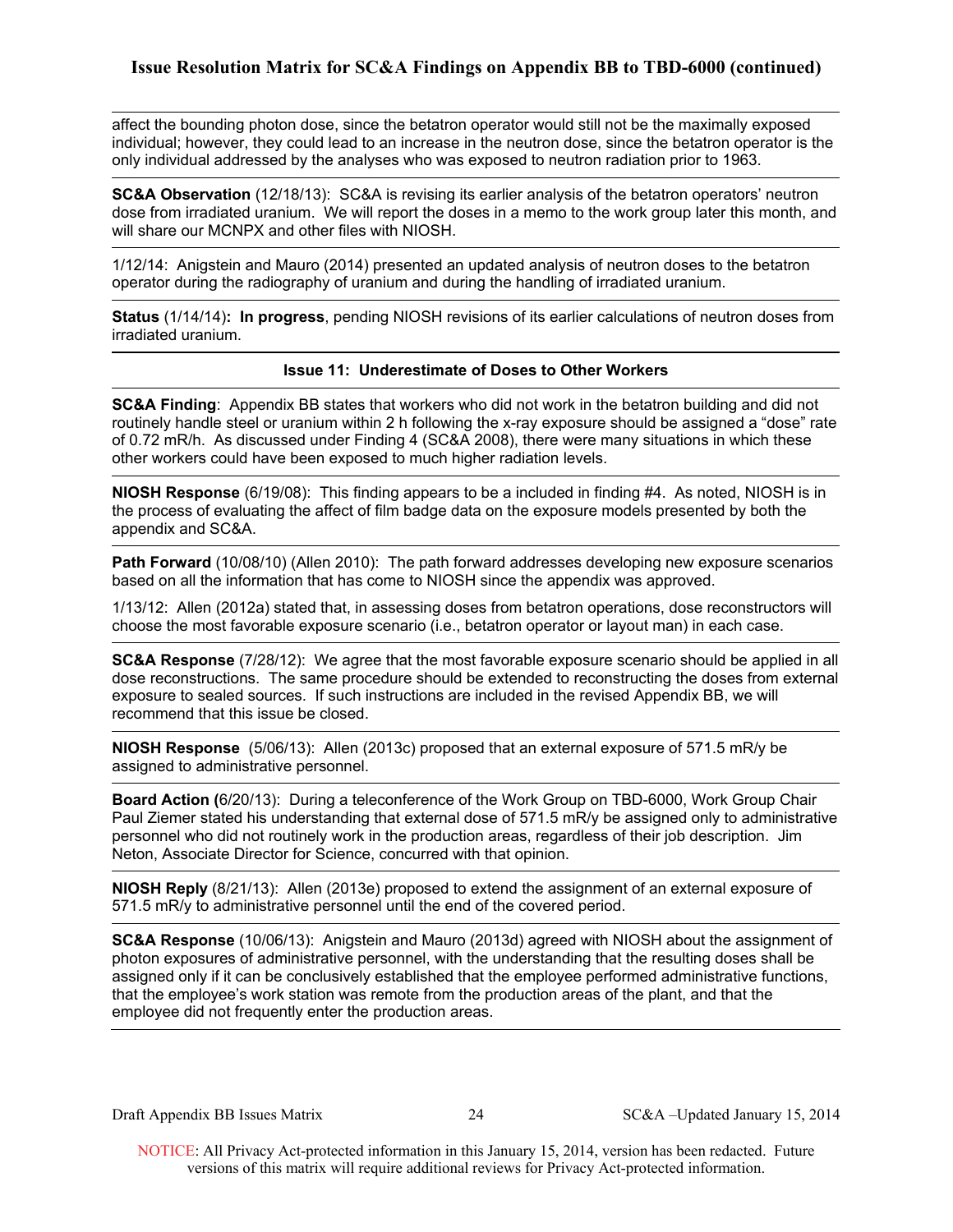**Status** (12/18/13)**:** SC&A recommends that this issue be closed, assuming a claimant-favorable classification of claimants as production or administrative personnel, as discussed above, and assuming that the most claimant-favorable doses or exposures will be assigned to production (plant) personnel from among the various scenarios for photon exposures and neutron and skin doses.

### **Issue 12: Incorrect Calculation of Residual Surface Contamination and Resuspension**

**SC&A Finding:** The Appendix uses the same methods of calculating surface contamination and resuspension as were used in the main report (Scherpelz 2006). In SC&A's review of that report, we pointed out that calculating surface contamination on the basis of a settling velocity of 5 μm AMAD aerosol particles ignores the sloughing off of much larger flakes of uranium oxide that fall directly onto the floor. We also showed that a resuspension factor of  $10^{-6}$  m<sup>-1</sup> might understate the airborne concentrations by one or more orders of magnitude.

**NIOSH Response** (6/19/08): This finding indicates it is a reiteration of a comment from the Battelle-TBD-6000 review. Therefore the finding should be addressed in that review rather than here.

**Board Action (**6/20/12): The ABRWH, at its meeting in Santa Fe, NM, voted to task SC&A with reviewing the use of Allen's (2011a) surrogate data to characterize the airborne uranium concentrations during uranium handling operations at GSI.

 **SC&A Response** (7/16/12): Anigstein (2012) found that the use of Allen's (2011a) surrogate data to characterize the airborne uranium concentrations during uranium handling operations at GSI did not meet the five ABRWH criteria for the use of surrogate data.

7/25/12: Anigstein et al. (2012a) issued a memo suggesting an alternate model for the calculation of uranium intakes at GSI that that utilized measurements of uranium contamination performed during the FUSRAP cleanup in 1993 and did not rely on surrogate data from other sites.

**Board Action** (8/28/12): The Work Group on TBD-6000 agreed that Allen's (2011a) surrogate data to characterize the airborne uranium concentrations during uranium handling operations at GSI did not meet the criteria for the use of surrogate data. An advocate for the GSI workers, participating by telephone, reported that aggressive cleanups of the Old Betatron Building were performed after the shutdown of the facility. The work group decided that, in light of the advocate's report, the 1993 FUSRAP data cannot be used to back-calculate uranium deposition during the operational period, and requested that NIOSH look for surrogate data from sites that have handled uranium similar to what was radiographed at GSI.

**NIOSH Reply** (11/06/12): Allen (2012e) stated that "NIOSH broadened its search for data related to the handling of cold uranium metal." After reviewing additional measurements of airborne uranium activity concentrations, Allen compiled a list of 37 actual or implied measurements for seven individual operations at various work sites to use as a surrogate for uranium concentrations during uranium handling at GSI. He evaluated the use of these data against the Board's five surrogate data criteria and concluded that they satisfied the criteria. He then derived a value of 104 dpm/ $m<sup>3</sup>$  as the upper 95th percentile of these data, assuming they constituted a lognormal distribution, and assigned this value to the bounding airborne uranium concentration during uranium handling operations at GSI.

**SC&A Response** (11/25/12): Anigstein et al. (2012b) independently analyzed Allen's (2012e) new surrogate data. We found that, with appropriate adjustments and revisions, such data yield a suitable surrogate for the airborne uranium activity concentrations resulting from the handling and transport of uranium at GSI. The revised and adjusted data satisfy the five Board criteria for the use of surrogate data and are statistically robust, the regression of order statistics (ROS) method and the nonparametric empirical method yielding almost identical values.

Draft Appendix BB Issues Matrix 25 SC&A –Updated January 15, 2014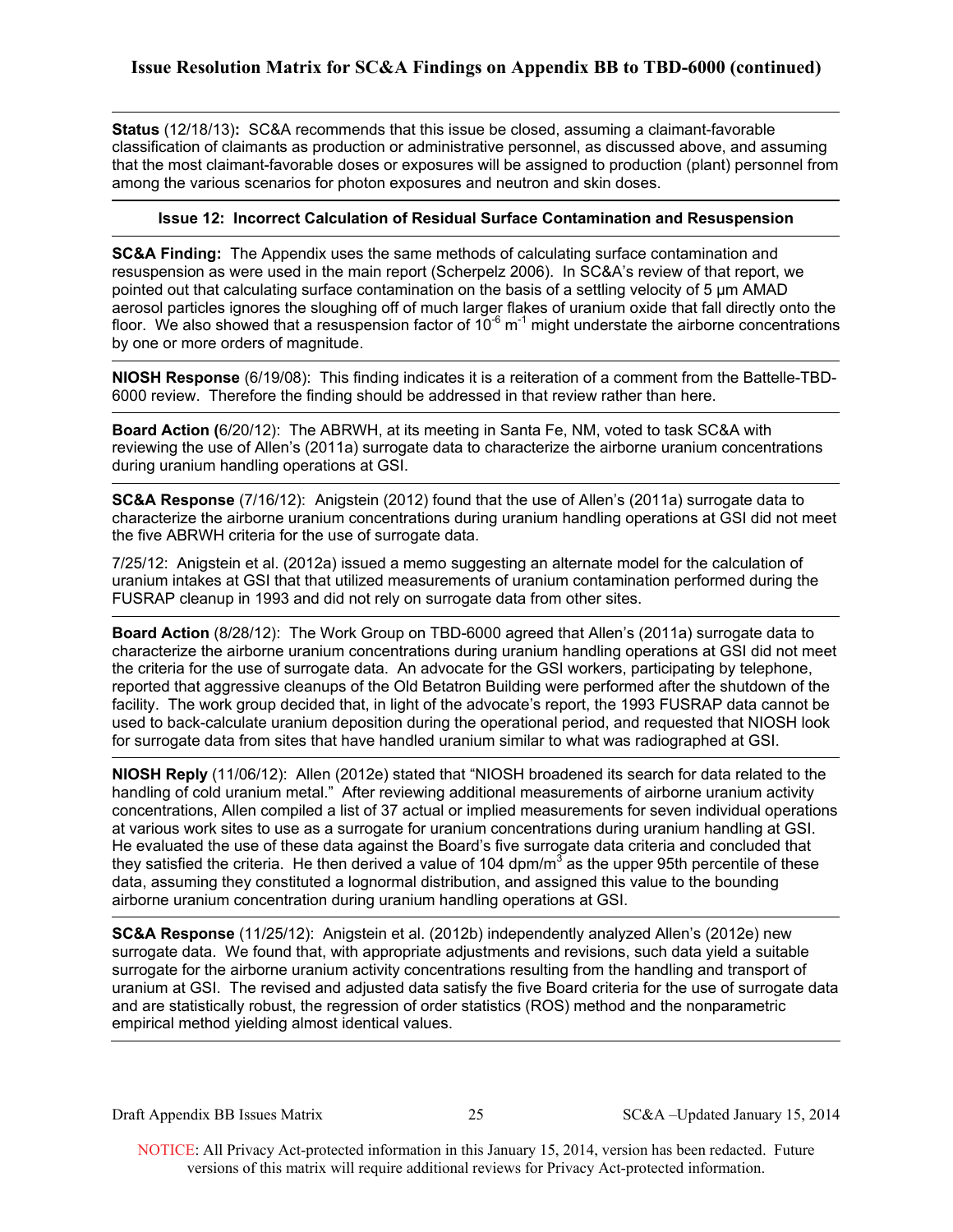**Board Action** (11/28/12): The Work Group on TBD-6000 voted to accept the recommendation on the use of surrogate data for the operational and residual periods, for internal dose. The implication is that it would be used in conjunction with the TIB-70 procedure to determine the dose during residual period.

**NIOSH Response** (8/21/13): Allen (2013e) listed revised intakes of uranium during the operational period, based on exposure to the 95th %ile concentration during 100% of the uranium handling hours.

**SC&A Reply** (10/6/13): Anigstein and Mauro (2013d) were in substantial agreement with Allen's uranium dust intakes during the period 7/1/1958–6/30/1966. We disagreed with Allen's assignment of uranium handling hours during 10/1/1952–6/30/1958, which leads to an underestimate of intakes and is at variance with the agreement reached during the June 20, 2013, work group meeting. We did not agree that an RF of  $10^{-6}$  m<sup>-1</sup> is applicable to the residual period.

**NIOSH Response** (10/11/13): During a teleconference of the Work Group on TBD-6000, Jim Neton (NIOSH/DCAS) agreed to use the uranium handling hours for 10/1/1952–6/30/1958 proposed by SC&A for the calculation of internal exposure and for ß dose from uranium handling.

**SC&A Reply** (10/22/13): Anigstein and Mauro (2013e) showed that assigning an RF of 10<sup>-5</sup> m<sup>-1</sup> to the residual period, and applying the depletion factors cited by Sharfi (2012, Table 4-2), result in an airborne activity concentration in 1993 that is consistent with the concentration calculated by applying an RF of  $10^{-6}$  m<sup>-1</sup> to the average uranium surface activity on the floor of the shooting room of the Old Betatron Building, calculated from the 1993 FUSRAP survey measurements.

**NIOSH Response** (12/05/13): Neton (2013b) stated that NIOSH will use an RF of 10<sup>-5</sup> m<sup>-1</sup> during the residual period.

12/19/13: During a teleconference of the Work Group on TBD-6000, Jim Neton (NIOSH/DCAS) reiterated his previous statement that NIOSH will adopt a resuspension factor of  $10^{-5}$  m<sup>-1</sup> in calculating uranium dust concentrations during the residual period. The members of the work group agreed with that decision.

**Board Action** (12/19/13): The members of the Work Group on TBD-6000 agreed with the NIOSH decision to use a resuspension factor of  $10^{-5}$  m<sup>-1</sup> for the residual period.

**Status** (12/18/13)**:** SC&A recommends that this issue be closed.

### **Issue 13: Use of Incorrect Units**

**SC&A Finding**: The Appendix switches erratically between units of mrem and mR. The results of the skyshine calculations are stated as 0.72 mrem/h in Section BB.4.2, then as 0.72 mR/h in later sections. Dose rates are incorrectly stated in units of mR/h, which is an exposure rate. Uranium dose rates are stated in mrem, whereas our review of the output files from the Appendix BB analysis shows that the calculations were of air kerma, which is expressed in mrads. A notable misuse of units appears in the table in Section BB.4.5, where the dose to the skin from beta radiation is expressed as "R/yr." Beta radiation cannot be expressed in roentgens, which only apply to photons.

**NIOSH Response** (6/19/08): We accept the comment and will correct the units in any future revisions to the appendix.

**Status** (7/28/12)**: In progress**, pending revision of Appendix BB.

Draft Appendix BB Issues Matrix 26 SC&A –Updated January 15, 2014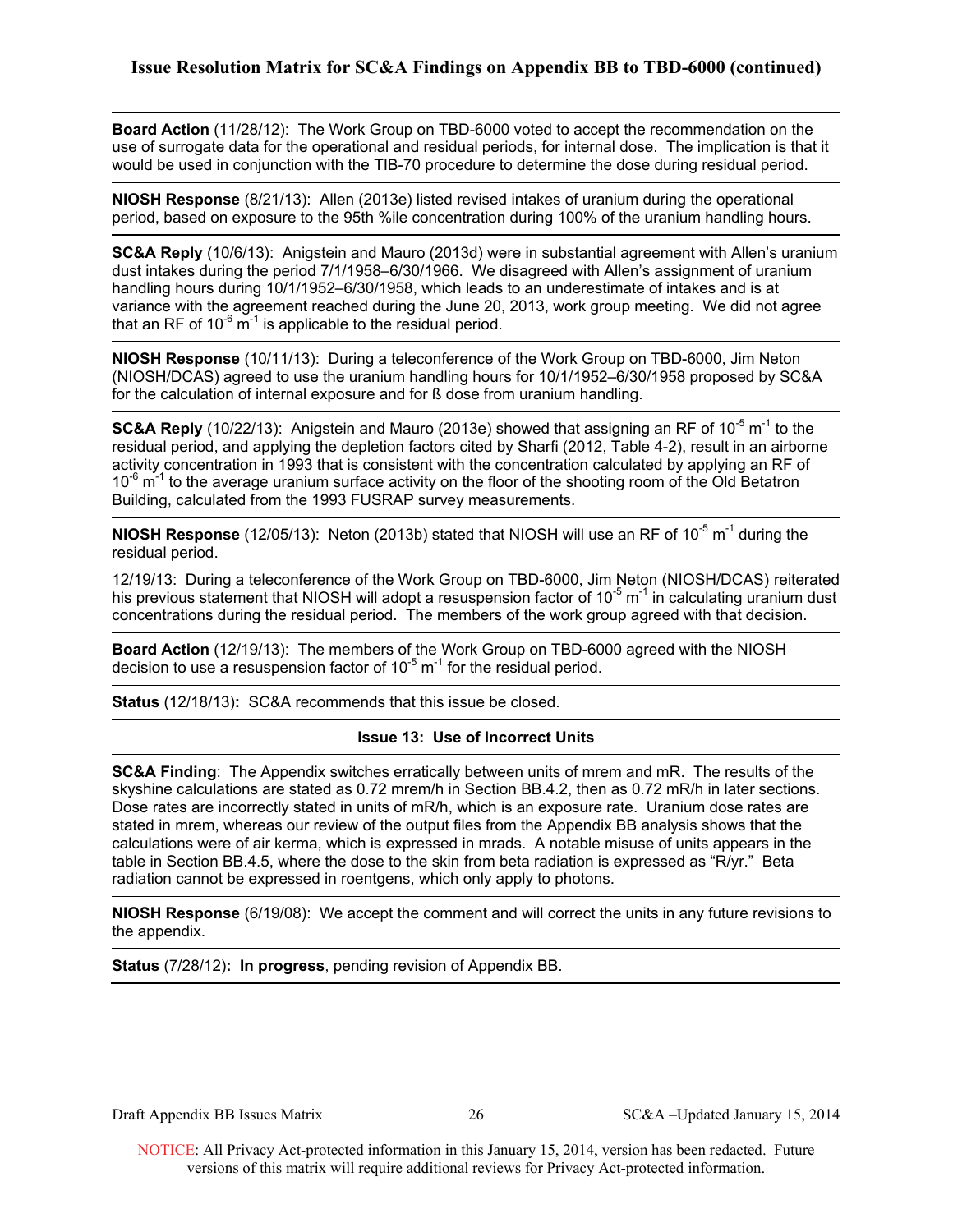# **References**

Advisory Board on Radiation and Worker Health, TBD-6000 Work Group (ABRWH). 2010. "Summary of Action Items and Issues from December 12 [*sic*], 2009 Meeting" [Note: Meeting was held on December 16, 2009] (MS Word metadata: Author Paul L. Ziemer, created 4/24/10.)

Allen, D. 2010. "Path Forward for GSI Appendix and ER Review." http://www.cdc.gov/niosh/ocas/pdfs/dps/gsidpapxerrev.pdf

Allen, D. 2011a. "Site Profile for Atomic Worker Employers that Worked Uranium Metals," Battelle-TBD-6000 Rev. 1. http://www.cdc.gov/niosh/ocas/awedocs.html#b6000

Allen, D. 2011b. "Battelle-TBD-6000 Appendix BB General Steel Industries: Dose Estimates for Portable Radiography Sources." http://www.cdc.gov/niosh/ocas/pdfs/dps/gsidpradsrc0811.pdf

Allen, D. 2012a. "Battelle-TBD-6000 Appendix BB General Steel Industries: Dose Estimates for Betatron Operations."

Allen, D. 2012b. "Battelle-TBD-6000 Appendix BB General Steel Industries: Addendum to Dose Estimates for Betatron Operations White Paper." http://www.cdc.gov/niosh/ocas/pdfs/dps/niosh-btronadd-0312.pdf

Allen, D. 2012c. "Battelle-TBD-6000 Appendix BB General Steel Industries: Response to SC&A Memo Dated May 30, 2012, Updated Review of Occupational Internal Dose at GSI." http://www.cdc.gov/niosh/ocas/pdfs/dps/niosh-gsirc-060812.pdf

Allen, D. 2012d. "Use of Surrogate Data at GSI: Response to SC&A Review Dated July 16, 2012." http://www.cdc.gov/niosh/ocas/pdfs/dps/dc-gsisd-0812.pdf

Allen, D. 2012e. "Evaluation of Additional Air Sample Data Applicable to GSI." http://www.cdc.gov/niosh/ocas/pdfs/dps/dc-gsiasd-1112.pdf

Allen, D. 2013a. "GSI Dose Estimation Comparison." http://www.cdc.gov/niosh/ocas/pdfs/dps/dc-gsidec-0112.pdf

Allen, D. 2013b. "GSI White Paper: Issues Raised in February 21, 2013 Work Group Meeting." http://www.cdc.gov/niosh/ocas/pdfs/dps/dc-gsiwgiss-0413.pdf

Allen, D. 2013c. "White Paper: GSI – Dose Estimate from Radium Radiographer to Employees not Routinely Working in Production Areas." http://www.cdc.gov/niosh/ocas/pdfs/dps/dc-gsinoprod0513.pdf

Allen, D. 2013d. "White Paper: Square Function Approximation to Estimating Inhalation Intakes." http://www.cdc.gov/niosh/ocas/pdfs/dps/dc-gsiinhalint.pdf

Draft Appendix BB Issues Matrix 27 SC&A –Updated January 15, 2014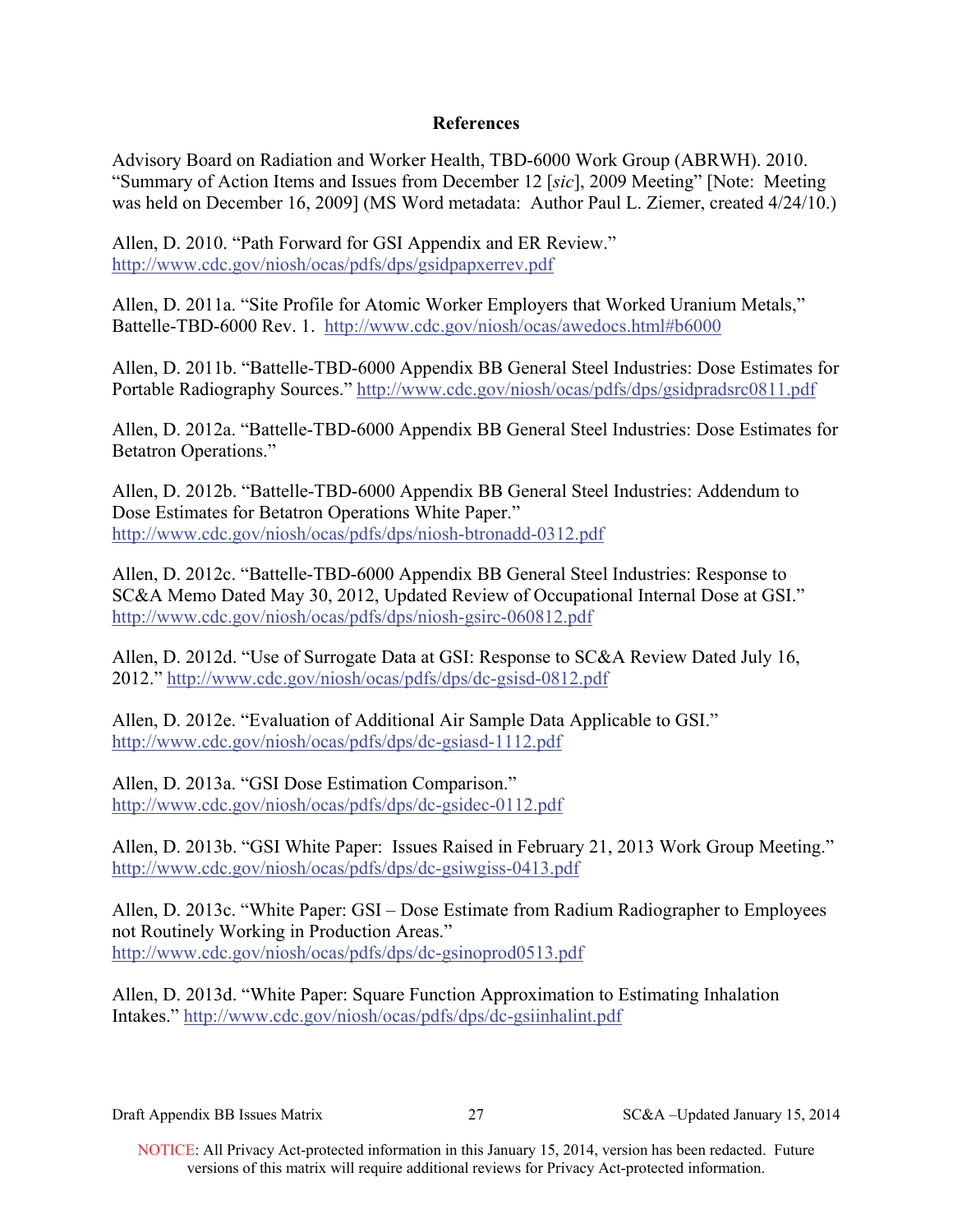Allen, D. 2013e. "White Paper: Summary Dose Estimates for GSI." http://www.cdc.gov/niosh/ocas/pdfs/dps/dc-gside-0813.pdf

Allen, D. 2013f. "White Paper: Evaluation of Differences in Beta Dose Estimates for GSI." http://www.cdc.gov/niosh/ocas/pdfs/dps/dc-gsibeta-1013.pdf

Allen, D., and S. Glover. 2007. "Site Profiles for Atomic Weapons Employers that Worked Uranium and Thorium Metals - Appendix BB: General Steel Industries," Battelle-TBD-6000, Appendix BB, Rev. 0. http://www.cdc.gov/niosh/ocas/pdfs/tbd/b-6000-apbb-r0.pdf

Allis-Chalmers Manufacturing Company (Allis-Chalmers). 1951. "Betatron Instruction Manual." Milwaukee, Wisconsin: Author.

Anigstein, R. 2010a. "Review of NIOSH White Paper on Portable Radiography Sources at GSI." http://www.cdc.gov/niosh/ocas/pdfs/abrwh/scarpts/sca-gsi-portradsrc-092710.pdf

Anigstein, R. 2010b. "Reports of Interviews with Three Former GSI Employees."

Anigstein, R. 2011a. "Review of NIOSH Report on Portable Radiography Sources at GSI— August 2011." http://www.cdc.gov/niosh/ocas/pdfs/abrwh/scarpts/sca-gsi-portradsrc-091511.pdf

Anigstein, R. 2011b. "Update on the Use of Sealed Radioactive Sources at General Steel Industries." http://www.cdc.gov/niosh/ocas/pdfs/dps/gsidp102011.pdf

Anigstein, R. 2012. "Review of the Use of Surrogate Data for Estimating Intakes of Uranium at GSI." http://www.cdc.gov/niosh/ocas/pdfs/abrwh/scarpts/sca-gsisd-r0.pdf

Anigstein, R., S. F. Marschke, and J. Mauro. 2012a. "Alternative Model for the Calculation of Uranium Intakes at GSI." Memo to Advisory Board on Radiation and Worker Health Work Group on TBD-6000.

http://www.cdc.gov/niosh/ocas/pdfs/abrwh/scarpts/sca-gsi-uint-072512.pdf

Anigstein, R., and J. Mauro. 2012a. "Review of 'Addendum to Dose Estimates for Betatron Operations White Paper'." Memo to Advisory Board on Radiation and Worker Health Work Group on TBD-6000.

http://www.cdc.gov/niosh/ocas/pdfs/abrwh/scarpts/sca-comts-nbtronadd-032512.pdf

Anigstein, R., and J. Mauro. 2012b. "Update of 'Review of "Site Profiles for Atomic Weapons Employers That Worked Uranium and Thorium Metals - Appendix BB: General Steel Industries," Battelle-TBD-6000, Appendix BB,' Occupational Internal Dose." http://www.cdc.gov/niosh/ocas/pdfs/abrwh/scarpts/sca-gsiocindose053012.pdf

Anigstein, R., and J. Mauro. 2012c. "Reply to NIOSH Response to SC&A Memo Dated May 30, 2012." Memo to Advisory Board on Radiation and Worker Health Work Group on TBD-6000. http://www.cdc.gov/niosh/ocas/pdfs/abrwh/scarpts/sca-gsiid-061112.pdf

 NOTICE: All Privacy Act-protected information in this January 15, 2014, version has been redacted. Future versions of this matrix will require additional reviews for Privacy Act-protected information.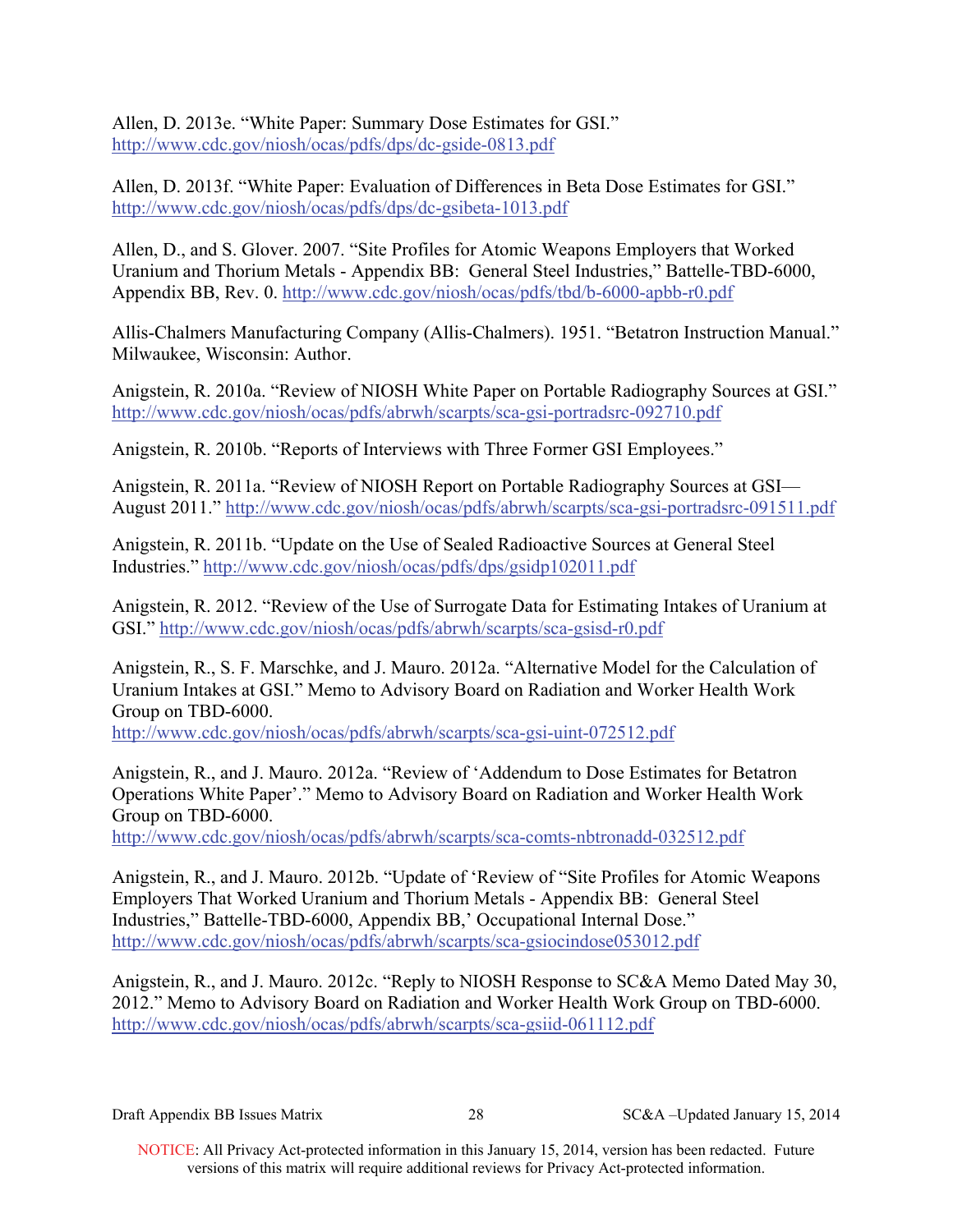Anigstein, R., and J. Mauro. 2013a. "SC&A Response to NIOSH Report: 'GSI Dose Estimation Comparison'." Memo to Advisory Board on Radiation and Worker Health Work Group on TBD-6000.

http://www.cdc.gov/niosh/ocas/pdfs/abrwh/scarpts/sca-gsidec.pdf

Anigstein, R., and J. Mauro. 2013b. "Review of NIOSH Estimates of External Exposures at GSI." Memo to Advisory Board on Radiation and Worker Health Work Group on TBD-6000. http://www.cdc.gov/niosh/ocas/pdfs/abrwh/scarpts/sca-gsiextexp-042313.pdf

Anigstein, R., and J. Mauro. 2013c. "Review of NIOSH Estimates of Internal Exposures at GSI." Memo to Advisory Board on Radiation and Worker Health Work Group on TBD-6000. http://www.cdc.gov/niosh/ocas/pdfs/abrwh/scarpts/sca-gsiintexp-042413.pdf

Anigstein, R., and J. Mauro. 2013d. "SC&A Response to NIOSH White Paper: 'Summary Dose Estimates for GSI'." Memo to Advisory Board on Radiation and Worker Health Work Group on TBD-6000.

http://www.cdc.gov/niosh/ocas/pdfs/abrwh/scarpts/sca-gsisde-100613.pdf

Anigstein, R., and J. Mauro. 2013e. "Alternative Calculations of Resuspension at GSI." Memo to Advisory Board on Radiation and Worker Health Work Group on TBD-6000. http://www.cdc.gov/niosh/ocas/pdfs/abrwh/scarpts/sca-gsirspn-102213.pdf

Anigstein, R., and J. Mauro. 2013f. "Review of Skin Dose Calculations for General Steel Industries." Memo to Advisory Board on Radiation and Worker Health Work Group on TBD-6000. http://www.cdc.gov/niosh/ocas/pdfs/abrwh/scarpts/sca-gsiskindose-120513.pdf

Anigstein, R., and J. Mauro. 2014. "Update of Doses from External Exposure at General Steel Industries" Memo to Advisory Board on Radiation and Worker Health Work Group on TBD-6000."

Anigstein, R., and R. H. Olsher. 2012. "Response to 'Battelle-TBD-6000 Appendix BB General Steel Industries: Dose Estimates for Betatron Operations'." http://www.cdc.gov/niosh/ocas/pdfs/abrwh/scarpts/scarespon2dcasgsi.pdf.

Anigstein, R., W. C. Thurber, and H. J. Chmelynski. 2012b. "Review of New Surrogate Data for Estimating Intakes of Uranium at General Steel Industries." http://www.cdc.gov/niosh/ocas/pdfs/abrwh/scarpts/sca-gsinewsd-r0.pdf

Anigstein, R., J. Zlotnicki, R. H. Olsher, and J. Mauro. 2011. "Review of NIOSH Report on Response of Film Badges to High-Energy Photons." Memo to Advisory Board on Radiation and Worker Health Work Group on TBD-6000. http://www.cdc.gov/niosh/ocas/pdfs/dps/gsidp102811.pdf

International Commission on Radiological Protection (ICRP). 1997*.* "Conversion Coefficients for use in Radiological Protection against External Radiation," ICRP Publication 74. *Annals of the ICRP*, *26* (3/4). Tarrytown, New York: Elsevier Science, Inc.

 $SC&A$  –Updated January 15, 2014